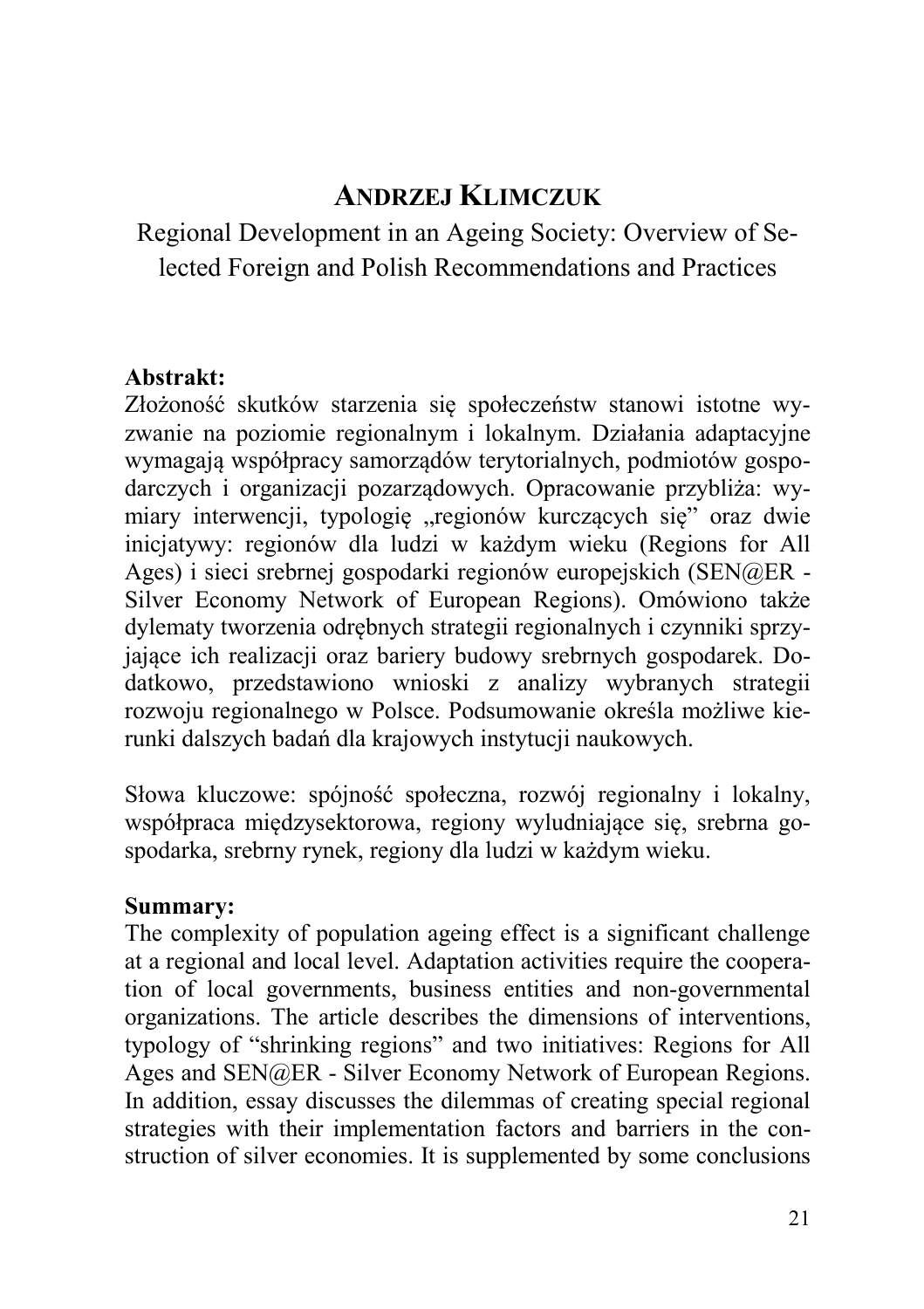from the analysis of selected regional development strategies in Poland. Summary sets out possible directions for further research for national institutions.

Key words: Social cohesion, Local and Regional Development, Cross-Sector Cooperation, Shrinking Regions, Silver Economy, Silver Market, Regions for All Ages.

\*\*\*

#### **Introduction**

The primary objective of this paper is to present theoretical approaches to shape the age-friendly regions and, consequently, people of all ages, physical condition and cognitive capabilities. Main ideas and assumptions of projects implemented in the European Union and Poland will be described. It is important to identify possible actions at the regional and local levels aimed at tackling the consequences of ageing, such as an increase in demand for social and health services, investment in public transport, removal of architectural barriers and changes in structures of families, consumption, innovation and productivity of human labour. These issues are challenges for local governments, businesses and non-governmental organizations. Mitigating the adverse impacts of projected changes can be fostered by cooperation of representatives of various sectors in the formulation and implementation of regional development strategies aimed towards building "regions for all ages" as well as the "silver economy." The description of these concepts will be preceded by an explanation of the basic concepts used in the paper and an outline of the challenges for regional policy in Poland. In summary, the conclusions for further practical activities and research directions will be indicated.

#### **Basic Concepts: Population Ageing and Regional Development**

Ageing is a term used to describe the dynamics of phenomena and processes, both in terms of individual and collective associated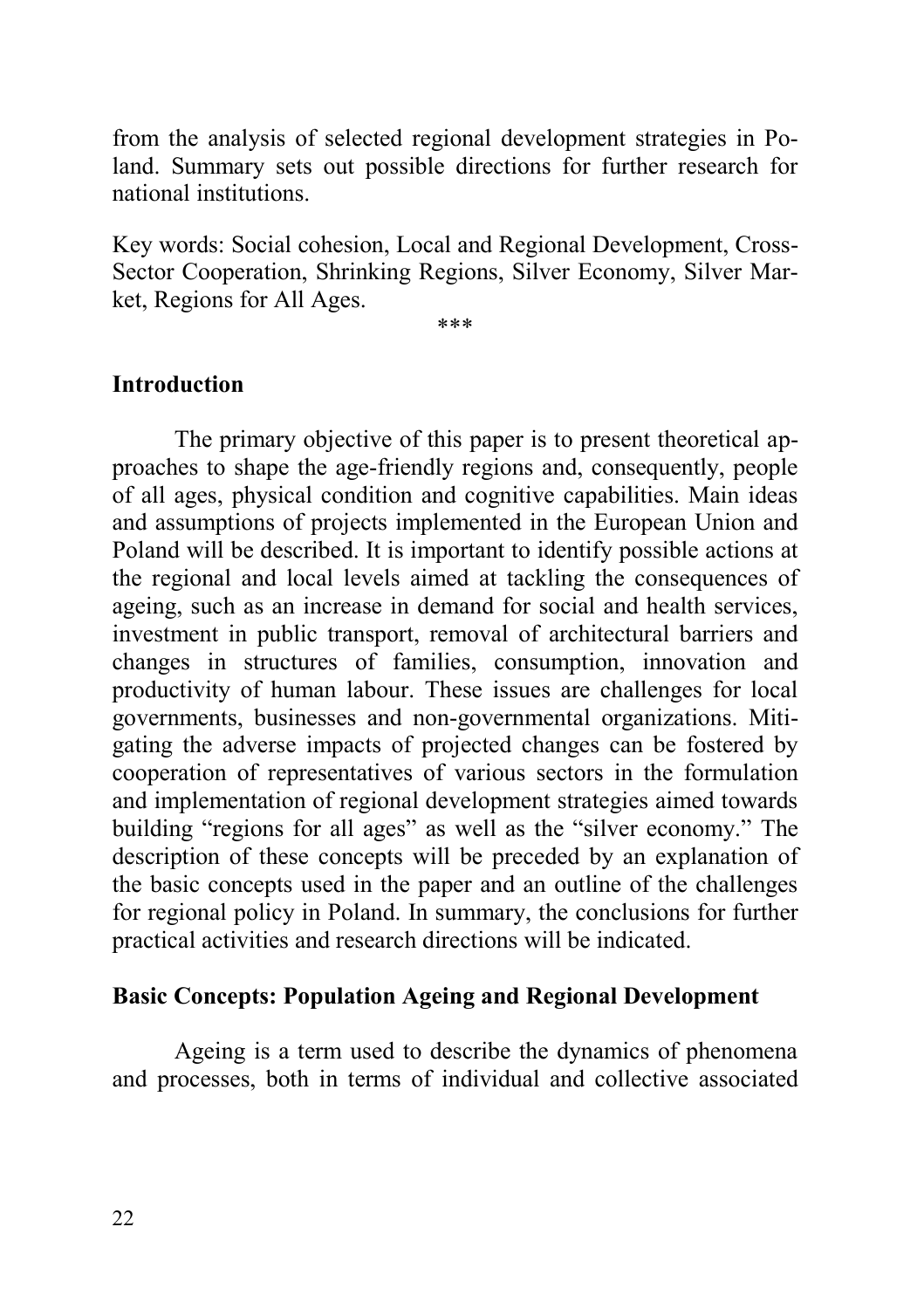with the social category of old people<sup>3</sup>. In the article criterion of old age purposed by the experts of the World Health Organization is adapted (UNDP, 1999, p. 7), which is exceeding 60s years of life. However, many of publications and documents referenced in further sections of this article, which were prepared by the Polish and foreign research and administrative institutions as well as by expert centers, contains flexible definitions of old age and referring to people aged 45-59 years. Creators and analysts of regional policy pay in this way more or less attention to the need to prepare middle age persons to the activity in the last stage of life.

In terms of the individual, there are three types of ageing (Trafiałek, 2006b, pp. 70-71): (1) successful, when moving into old age is free from disease, stimulated by positive impact of the environment and small psychosocial deficits; (2) physiological (natural, ordinary), when, deficits are progressed and evenly distributed together with chronological age, which are determined by genetic and environmental factors; as well as (3) pathological, which take a place when it comes to an accelerated decline in performance and premature death.

In the analysis of the population concept of demographic ageing is used. It means a systematic increase in the proportion of older people in the population, which results in a decrease in fertility and mortality that enhance the number of persons surviving to old age (Okólski, 2004, p. 154; Szatur-Jaworska, Błędowski, Dzięgielewska, 2006, p. 243). Static reflection of this process is the phenomenon of demographic ageing, that occurs - according to E. Rosset – when more than 12% of the population members are over 60 years old (Okólski, 2004, p. 155) or when - according to the United Nations – it' s  $7\%$  of people over 65 years old (Trafiałek, 2006b, p. 69). It should be noted, however, that these limits were set out in the mid-twentieth century, and the legitimacy of their further use in post-industrial societies are debatable. The use of outdated concepts and measures may, in fact, lead to inadequate measures to resources, values and goals of different public life actors on the international, national and regional levels of public policy (Ervik, 2009). The development of the demographic

 $\overline{a}$ 

<sup>3</sup> Synonymous with the "old people" term in this study is phrases "older adults," "older people" and "senior."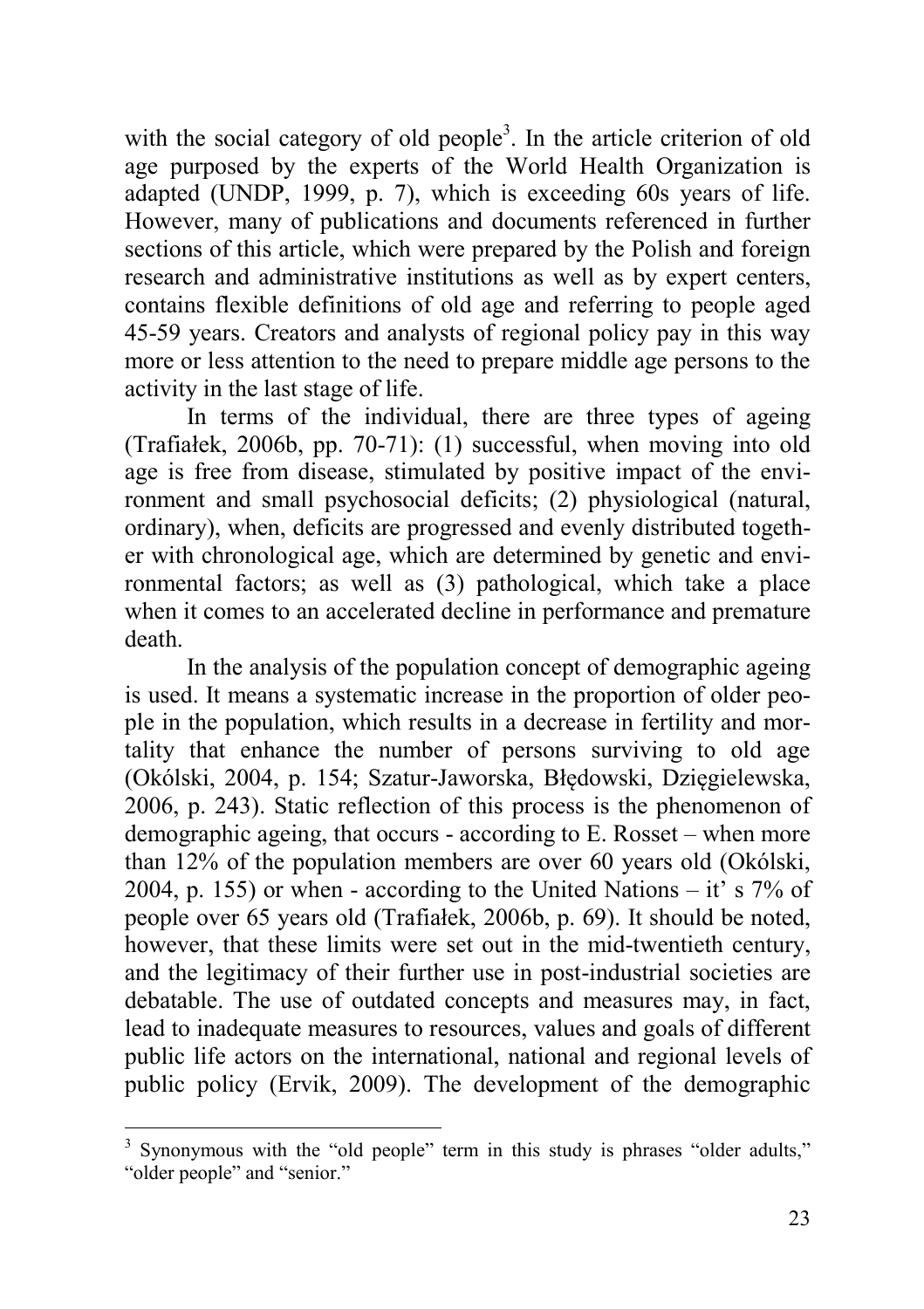ageing phenomenon is still illustrated with "burden"<sup>4</sup> indicator, which describes "overload" of working-age population by those in a retirement age, which is associated with negative and conflicting changes in social relations (Klimczuk, 2013a). Controversy over the sustainability and consequences of these concepts and measures leading to the search for methods of measurement and analysis, which mainly take into account national circumstances in dimensions such as institutional and legal, migration, health status of the population, functional and cognitive capabilities of older people (Stone, 2006, pp. 300-301). Nowadays, the description of an ageing process also uses indicators such as dependency ratios, illiteracy scales, levels of professional activity, the average age of the population, expected a further life expectancy, potential support, legal retirement age, survival rates and women fertility rates (UN, 2001, 2010; Kurkiewicz, 2010, pp. 128- 132).

The concept of the region will be understood in this paper in economic terms by Z. Strzelecki (2008, p. 79) as an "an area of particular economic specialization, resulted from the use of endogenous and exogenous factors of development." It is assumed that the region is also an administrative unit managed by public authorities. While regional policy is understood here as "essential concepts and practices that affect the size and pace of regional development, and thus changes in the spatial structure of the economy, both in terms of regional and local recognition," which "should lead to improved competitiveness of the region or local unit, and thus change their competitive position" (Strzelecki, 2008, p. 78). The concept of regional development, recognized as a total measure of this policy effectiveness, requires some clarification. According to Strzelecki, it covers four areas that require simultaneous actions. These are (1) transformation of factors and regional resources in the goods and services; (2) changes in the ways of living, as well as level and life quality of the region's residents; (3) technical and technological progress; and (4) a process of exchange between human and the environment. In this study, it is concluded that contemporary regional policy since the

 $\overline{a}$ 

<sup>&</sup>lt;sup>4</sup> Using the "burden" term causes controversy among researchers. S. Klonowicz (1986, p. 53) implies that this term contributes to negative attitudes towards the older adults and the negative evaluation of old age.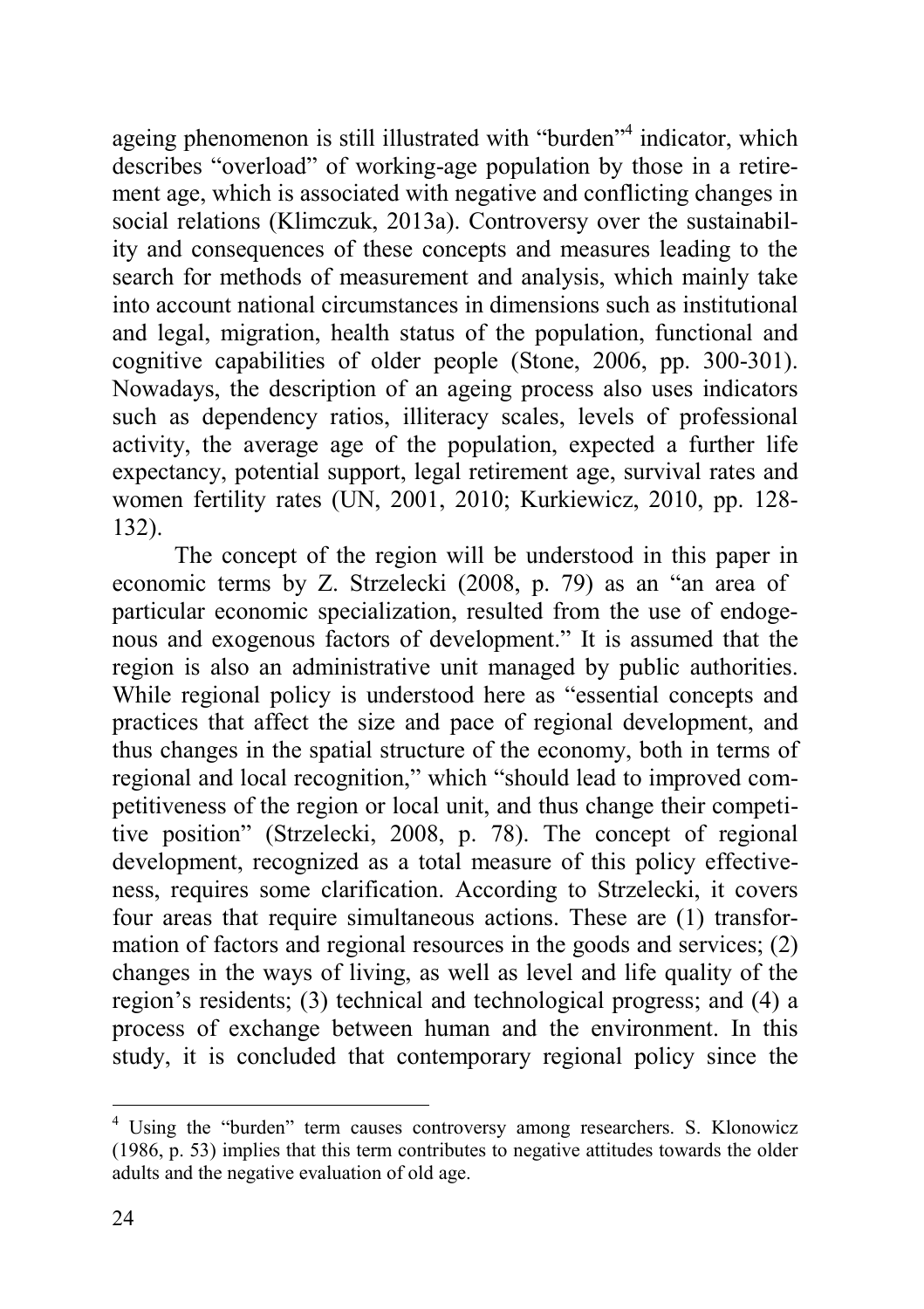1980s is characterized by a network paradigm, according to which the state administration serves mainly for coordination of tasks, which are implemented by regional and local territorial authorities as well as by support institutions of the manufacturing sector (Strzelecki, 2008, pp. 93-94; MRR, 2010a, pp. 14-18; MRR, 2010b, pp. 33-42). In this model, the aim is to encourage all, not only the most developed or most peripheral, regions on many possible fields of action, such as investments in economic and social infrastructure, research and development, human resources as well as business and its environment. Relevant in this paradigm are the high efficiency of investment, stimulating of structural and sectoral adjustment, shaping social and cultural institutions that are supporting positive changes in the economy.

## **Creation of Regional Policy in an Ageing Society**

A period of political and economic transformation in Poland was accompanied by an increase in the number of older people. In the years 1988-2011 the number of people over 65 ages increased from 3.7 million (9.8% of the total population) to 5.3 million (13.8%) (Sobczak, 2012, p. 41). In particular, the population of older people in cities increased, from 1.9 million (8.6% of the urban population) to 3.3 million (14.4%). The total number of people in a retirement age (in Poland: 60 years for women and 65 for men) has increased over the same period from 4.7 million (12.4% of the total population) to 6.6 million (17.3%) (ibidem, pp. 46-47). At the same time, a burden of the population in the working age by of post-production age (60+ women/65+ men) increased. For every 100 people in working age, there were 21.6 people of retirement age in 1988 and 26.9 people in 2011 (ibidem, p. 49). In most of the central cities, the population has already passed the phase of decline or is on the stage of stabilization – these processes started earlier in the mining, urban and industrial regions (Petryszyn, 2002, pp. 17-23). Few large cities with the progressive nature of the population are located in the north east Bialystok, in the north of Olsztyn, Elbląg, Gdynia and Koszalin, in the west Gorzów Wielkopolski, Zielona Góra and in the south-east Rzeszów. These border cities are away from the major centers of population concentration in the country. In addition, according to the demographic forecast of the Central Statistical Office of Poland, from 2008 the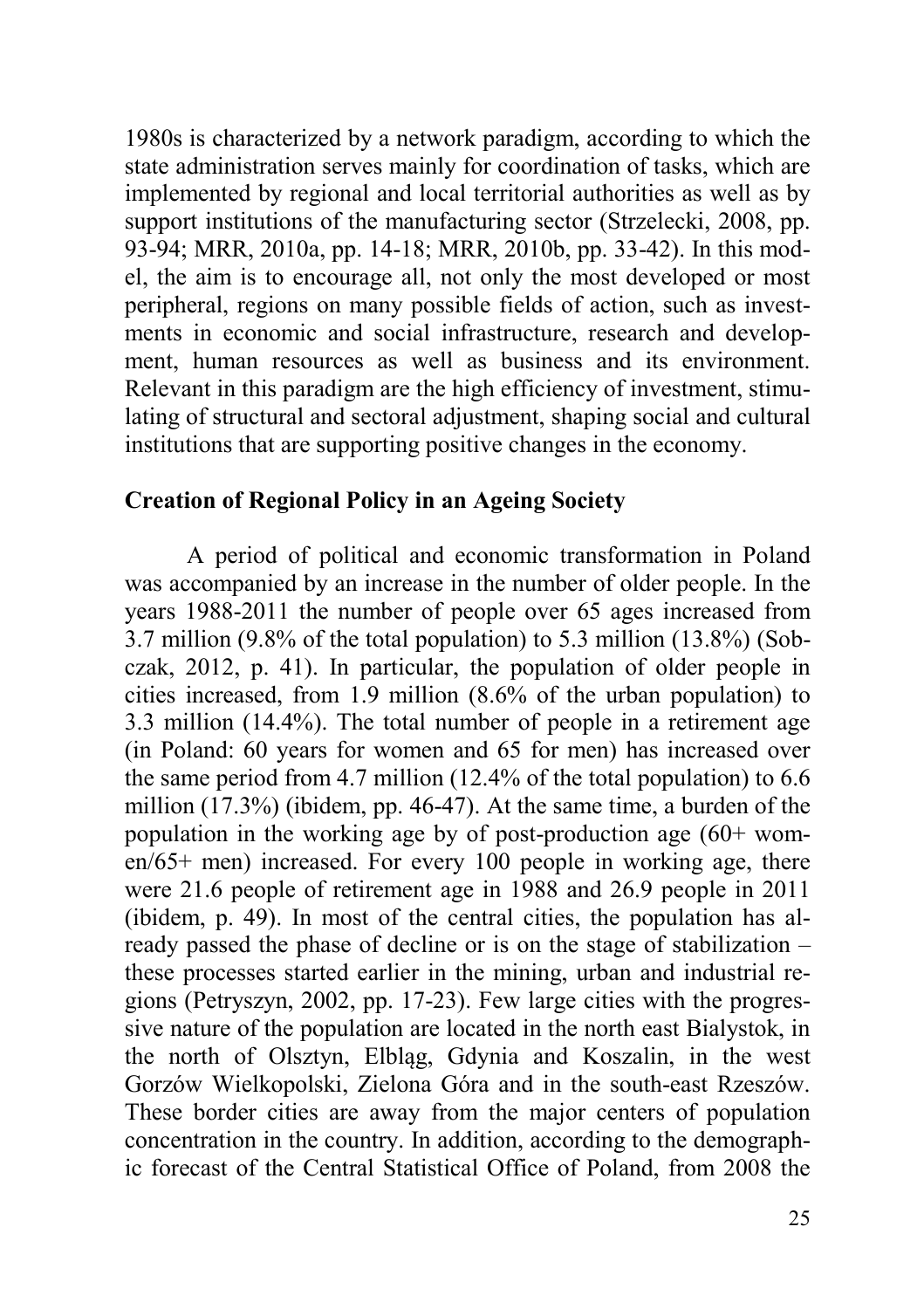number of people aged 65+ may rise to 8.3 million in 2035 (23.2% of the total population). For every 100 people of working age will occur 46 people of retirement age (GUS, 2009, p. 311). Ageing population will intensively proceed in cities, where will lead to the 24.3% population over 65 ages compared to 21.7% in rural areas. The largest increase of old age population will be in the cities of voivodships: świętokrzyskie (by 15.6 pp. of urban population), lubelskie (13.9 pp.), podkarpackie (13.1 pp.), podlaskie (12.8 pp.), opolskie (12.6 pp.), warmińsko-mazurskie (12.3 pp.), and lubuskie (12.2 pp.) (ibidem, p. 182). Ageing of the population will be accompanied by its decreasing ("depopulation"), which to 90% will affect cities (ibidem, pp. 156- 158, 173-175). The urban population will fall from 23.3 million to 21.2 million of people, which is associated not only with a decrease in fertility, but also to change of permanent migration to urban areas to migrations for work or study, as well as by an increase in migration from cities to rural areas due to the rise in housing prices and the cost of house building, improvement of the economic status, enabling to reside in the most favorable environment. Taking into account the regional division, it is noted that the greatest loss of population will occur in following voivodships: świętokrzyskie, łódzkie, lubelskie, opolskie and śląskie. The depopulation will be associated with "deurbanization" processes mainly in the regions of świętokrzyskie, wielkopolskie, kujawsko-pomorskie and pomorskie.

It was not until the turn of the twentieth and twenty-first centuries when scientists and experts began to move away from the almost exclusively negative evaluations of forecasts related to the increase in the number of older people. However, "apocalyptic demography" is still a standard line of thinking about ageing, present both in the expert and in public discourse. Noticed in developed countries' improvement of the seniors' health, increase of their activity as well as combating inequality and age discrimination, leads to the evolution of the concept of social policy for older people and ageing (Szukalski, 2006, pp. 7-9; Synak, 2000, pp. 10-11; Szatur-Jaworska, 2000, pp. 140-144). It is important to search for new roles for the older adults, reducing the importance of chronological age as a feature shaping an individual's life and the creation of institutions' networks, which enable seniors to be independent in meeting these basic needs (activities of daily living). While from the perspective of regional policy is necessary to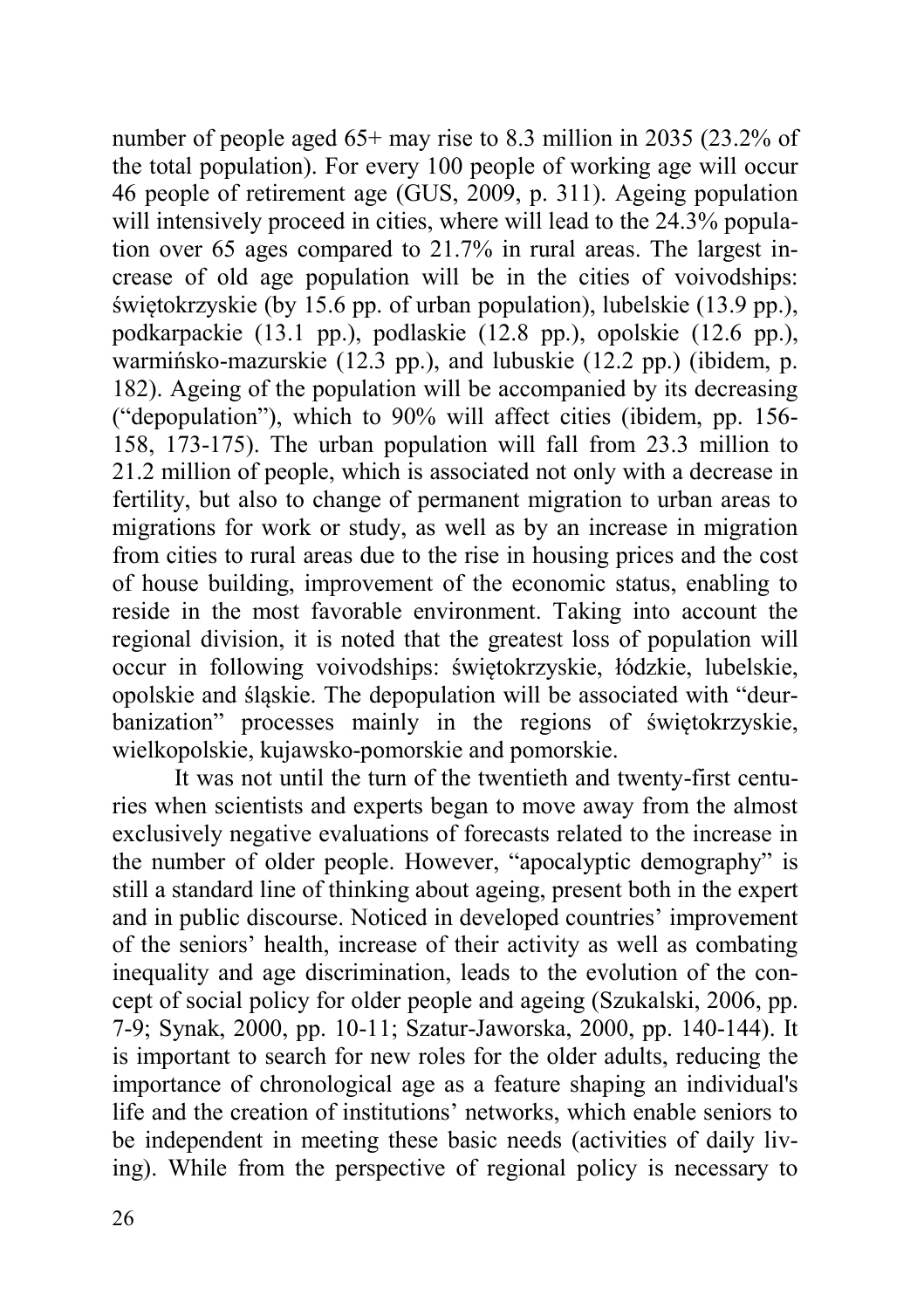take actions combining positive changes, both related to the population ageing process as well as with depopulation of regions. M. Ferry and H. Vironen (2010, pp. 7-21) propose that regional strategies towards demographic challenges should take into account the simultaneous actions in four dimensions:

- regional labour markets restructuring of the region's economy and active employment policy is recommended to adaptation of free labour resources to the needs of regional businesses, as well as promoting the re-emigration and organizing support for returnees and increasing incentives for internal (inside the region) and transregional migration;
- planning of technical and social infrastructure it is important to adapt the infrastructure to the needs of older adults, preventing its degradation, encourageing younger people to move from the suburbs to the abandoned buildings in city centers;
- consumption of goods and services matching changes in the offer directed to residents and tourists as well as undertaking research on product and service innovation;
- social integration increase the availability of jobs, lifelong learning training and education programs for all age groups as well as an adjustment of administrative structures to involve citizens in the use of local services, voluntary work and activities of self-help groups.

Ferry and Vironen (2010, p. 30) however, not discuss the scope and method of linking these various dimensions, by recognizing that decisions in this field should be undertaken by entities interested in implementing such strategy. In addition, on the basis of review of projects in the regions of the European Union they conclude that current demographic changes require improved coordination of actions undertaken by different levels of government as well as the actors of the public, economic and social sphere (ibidem, pp. 26-27). This coordination or governance should aim to link their goals better and rationalize the allocation of resources in the national and regional policies. The authors only briefly mention the possibility of synergistic benefits in the case of linking strategy to an ageing population with other actions already implemented by public authorities (ibidem, p.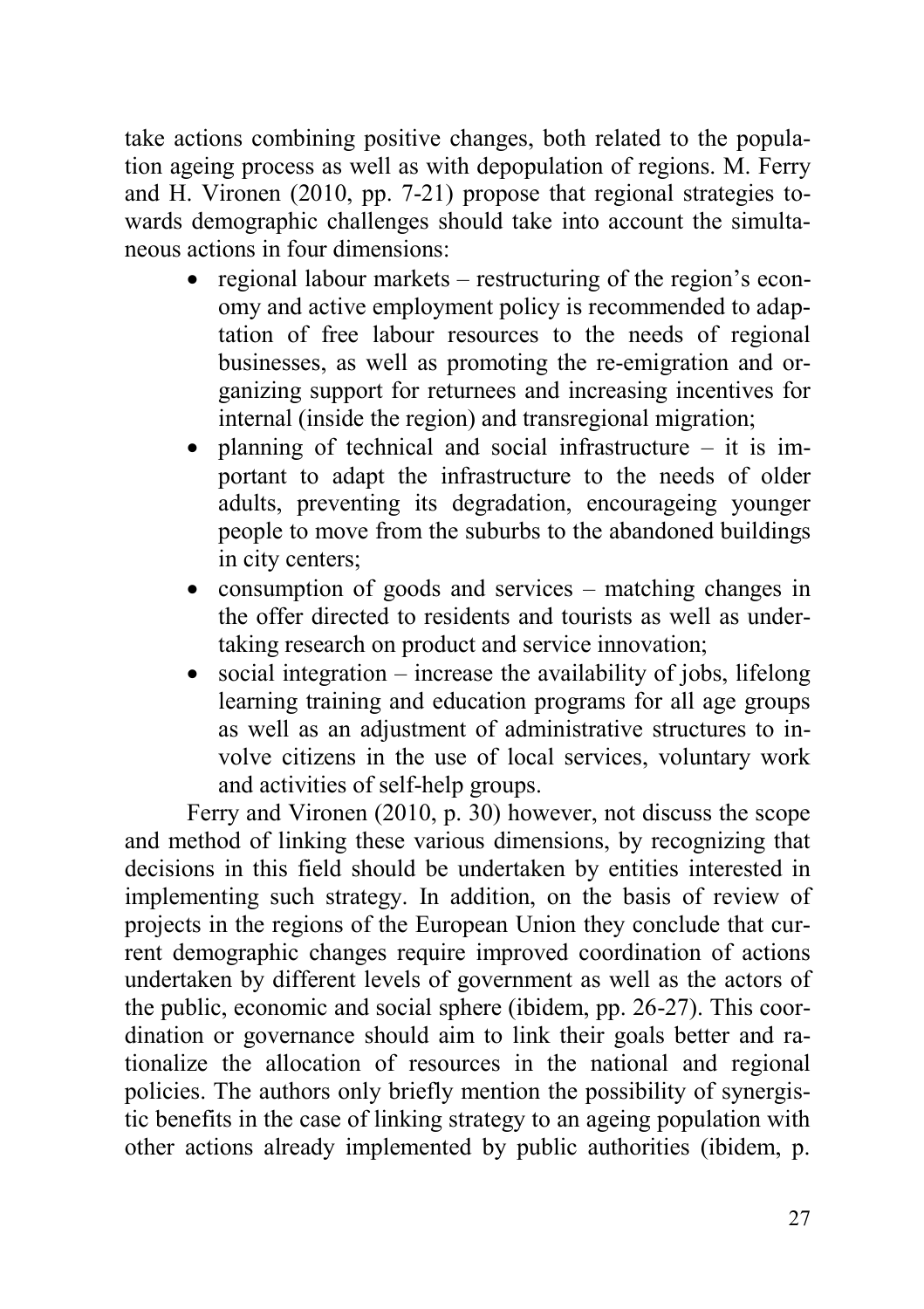29). For this reason, the need to further work on ideas that foster synergies should be emphasized. Such ideas should enable prevention and solve of many problems of regional and local levels at the same time by the complementarity of the actions taken.

Actions against depopulation on a regional scale are a relatively new subject of theoreticians and practitioners' interest. The authors of the 2007 study "Shrinking Regions: a Paradigm Shift in Demography and Territorial Development," developed at the request of European Parliament using data from Eurostat and statistical offices in the United Kingdom and France, present a typology of "shrinking regions" (Katsarova, 2008, p. 4). In Poland, the decline in population in the period 2005-2030 is:

- almost certainly in the region of Opole and Silesia;
- likely in voivodeship of dolnośląskie, kujawsko-pomorskie, lubelskie, lubuskie, łódzkie, podkarpackie, podlaskie, pomorskie, świętokrzyskie, warmińsko-mazurskie and zachodniopomorskie;
- unlikely in mazowieckie, wielkopolskie and pomorskie;
- quite unlikely in the małopolska.

Experts from seven French research centers responsible for the study found that the regions covered by the processes of depopulation have limited opportunities to use creativity, to build attractive economic areas, they are threatened by destruction of services' distribution structures and access to them (ibidem, pp. 6-7). Similarly to M. Ferry and H. Vironen, authors of the "Shrinking Regions…" study assume that "demographic decline and ageing form a complex system of interactions involving economic, social, political and environmental aspects and it is therefore impossible to take a sectoral approach to the problem" (ibidem, p. 8). Summary of recommendations for the multilevel governance presented in the study contains table 1.

| <b>Table 1.</b> Actions towards decrease of the population in the regions |  |
|---------------------------------------------------------------------------|--|
|---------------------------------------------------------------------------|--|

| Level of governance                                            | <b>Actions</b>                                                                                                                                          |
|----------------------------------------------------------------|---------------------------------------------------------------------------------------------------------------------------------------------------------|
| <b>Supraregional (European</b><br><b>Union, Member States)</b> | development of statistical indicators for com-<br>munity policies; equalize of social and econom-<br>ic benefits to the individual regions of the state |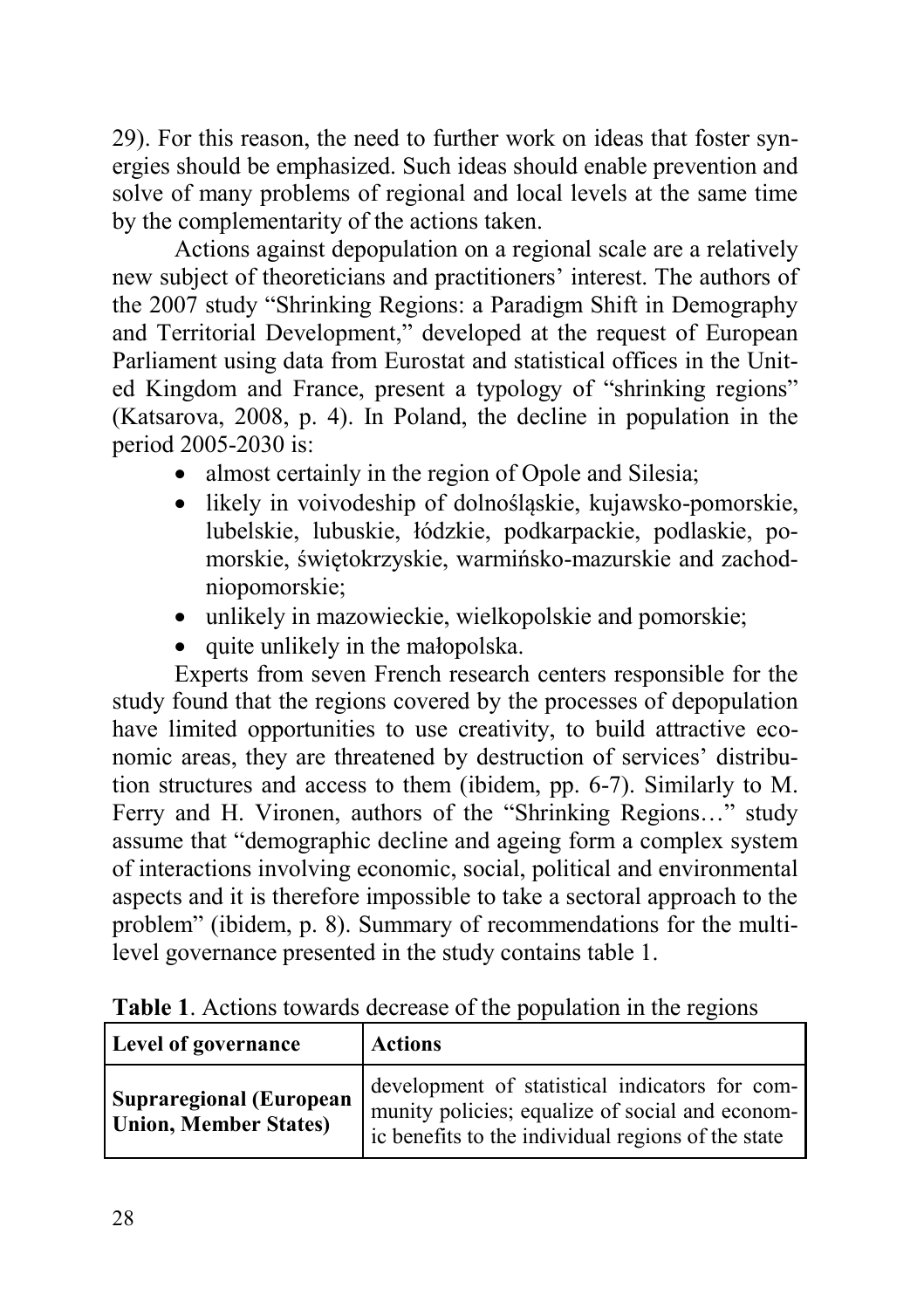| Subregional/infraregional<br>(local communities, local<br>authorities, metropolitan<br>areas, conurbations) | reorganization of social services and facilities<br>and conflict prevention by consultation with<br>residents and local governments; prevention of<br>conflicts in local communities and between<br>them, creation of structures and forms of dia-<br>logue between communities and with higher<br>levels of administration |
|-------------------------------------------------------------------------------------------------------------|-----------------------------------------------------------------------------------------------------------------------------------------------------------------------------------------------------------------------------------------------------------------------------------------------------------------------------|
| <b>Transregional (cross-</b><br>border, internal border<br>areas)                                           | breaking down the political, legal and adminis-<br>trative barriers to cross-border cooperation, for<br>example, in the field of joint services in medical<br>care and education                                                                                                                                            |

Source: On the basis of Katsarova, 2008, pp. 8-11.

As a significant contribution of the "Shrinking Regions…" study should be considered as a synthetic proposal of "sustainable demographic development index," which is aimed to allow the recognition of the relationship between demographic decline and ageing in the regions. It is defined as "'remaining life potential' (the percentage of years lived in relation to the number of years left to live)" (ibidem, p. 9). It is assumed here that the greater possibilities have regions of high average age of living, where people live longer in good health and have many perspectives on activity in retirement. Longevity and quality of social services are for this reason considered as a factor for the development. In 2030, this index will be highest in the western and southern regions of Poland that are also borderline regions.

### **Solutions for Development in Ageing Regions**

 $\overline{a}$ 

Inspiration to seek theoretical and practical solutions for regional policy can provide case study analysis of the projects from European Union regions. In the following parts of the paper, two examples of such initiatives will be described: (1) the "Regions for All Ages" and (2) the "SEN@ER – Silver Economy Network of European Regions"<sup>5</sup> .

This part of the article is based on updated and expanded data from another's paper of the author (Klimczuk, 2011).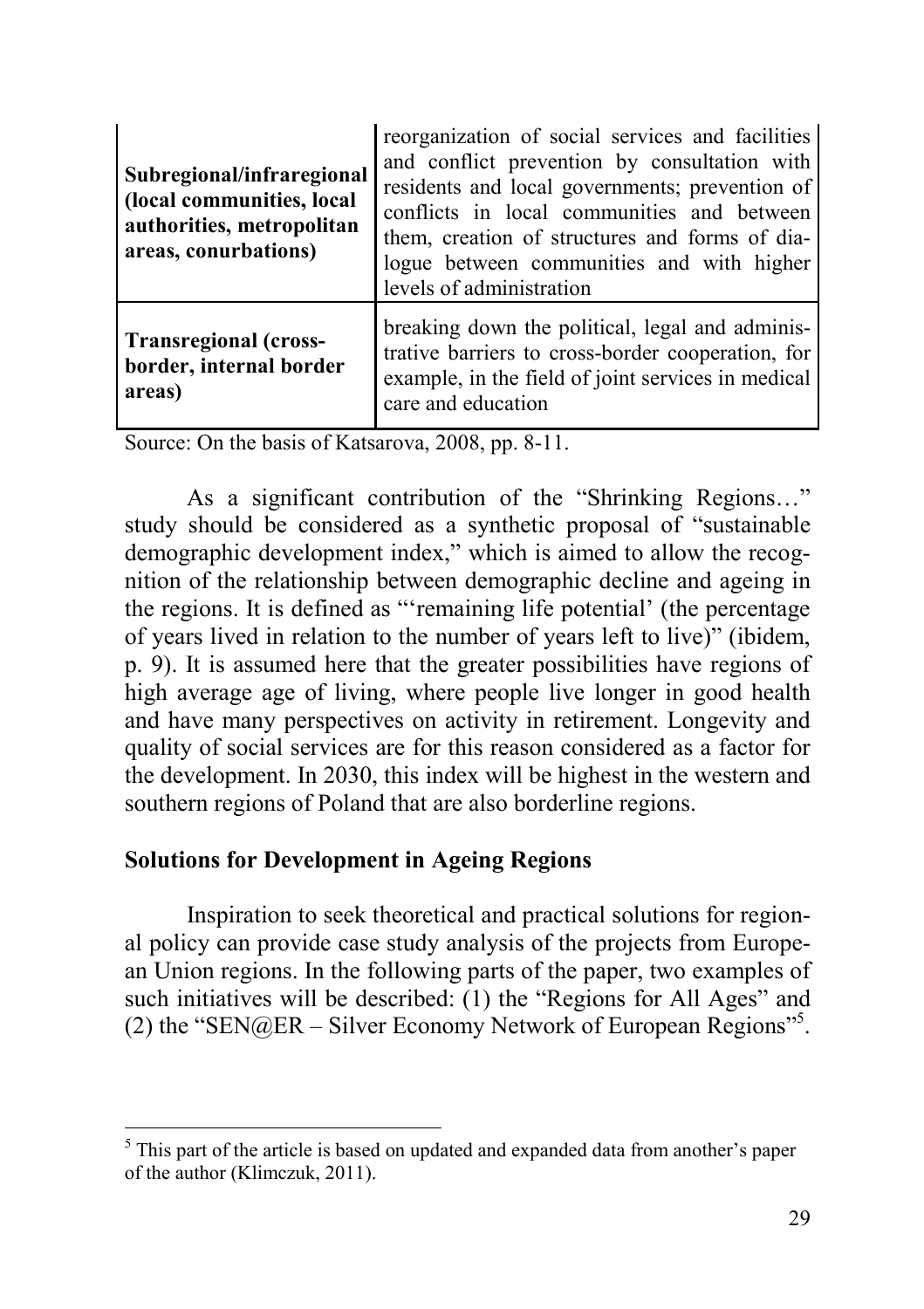## **Regions for All Ages**

The "Regions for All Ages" program was an initiative of the Age Concern - British non-governmental organization and English Regions Network – a local governments' union (Baker, 2007). Initiative was established in 2002 initially with a purpose to action in England. In 2005 in collaboration with the Committee of the Regions, measures were extended to the level of the European Union. The starting point was to monitor the activities and cooperation with the new regional agencies created in 1998-1999 in the Great Britain area. The initiative was aimed to increase efforts of adapting regions to progressive demographic changes. It should be noted that the very name of the program refers to the concept of a "society for all ages" has created since the 1990s by the United Nations. This concept from 2002 is also the primary objective of the Madrid International Plan of Action on Ageing (UN, 2002, 2011). Usage and reinvestment of human, socio-cultural, economic and natural capital are assumed here. As well as conducting activities fostering the active ageing, lifelong learning, promotion of healthy lifestyle, intergenerational integration, flexibility of labour markets, shaping age-friendly environments, the development of civil society, sustainable social policies to prevent poverty and exclusion of older people (UN, 1999).

Successive stages of the "Regions for All Ages" program were: establishment of the advisory board, identification of stakeholders and research needs to carry out diagnoses and debates, identify possible actions and build a regional dialogue forum on ageing for their coordination. Principles of cooperation between public authorities and the business environment also agreed. In subsequent years, a set of tools to assist in the development of the regional strategies was made, taking into account the ageing of the population, discussion sessions at annual conferences of the Regional Studies Association were prepared as well as discussions with the European Commission and AGE (The European Older People's Platform - NGOs federation) were conducted to take more account on the subject of ageing in the cohesion reports. These activities led to the establishment of a European advisory board, comparative analyses of regional strategies of all member countries, European conferences, a publication of a report containing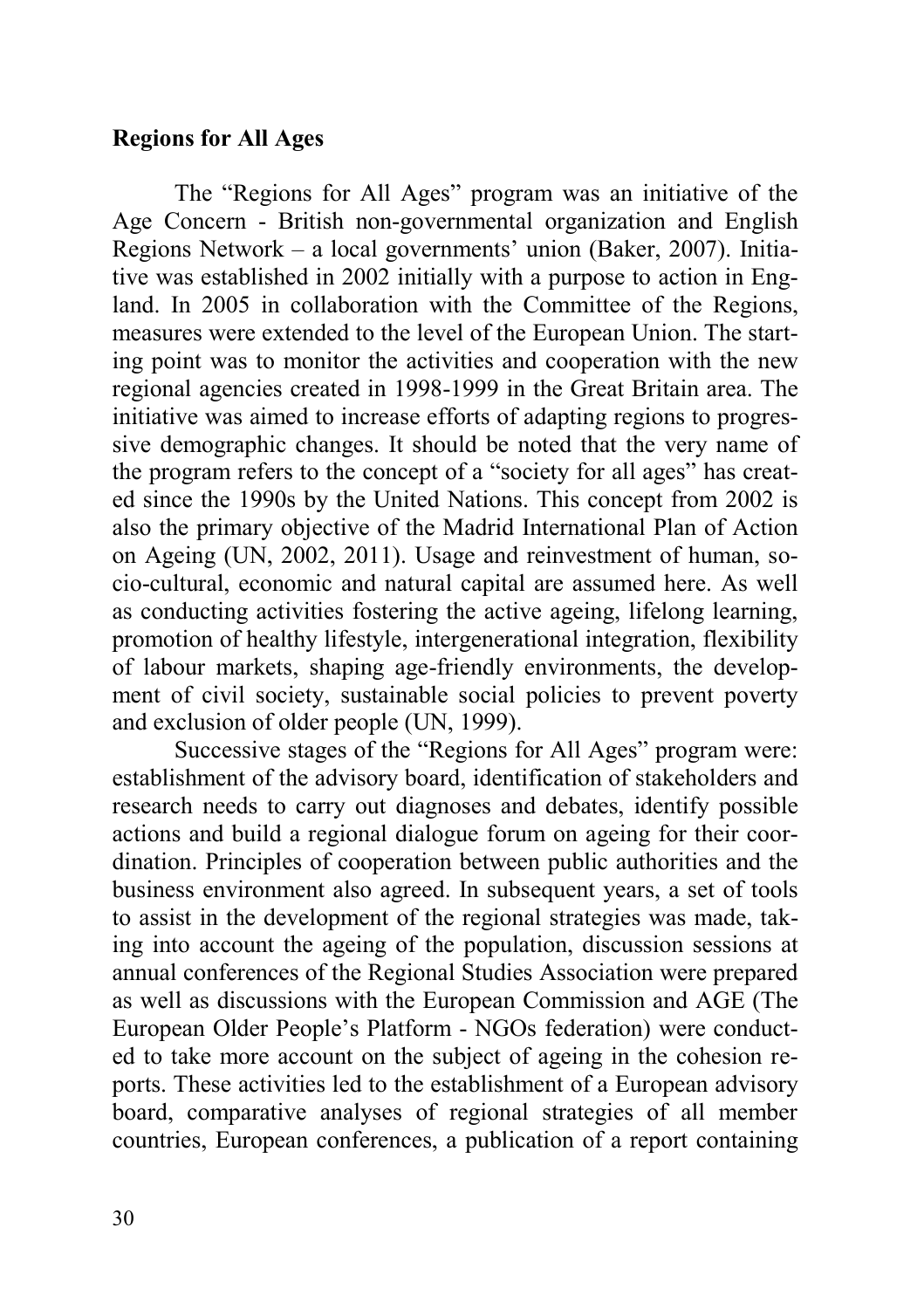case studies (Ferry et al., 2006) and expanded set of diagnostic tools (Ferry, Baker, 2006).

Organisers of the "Regions for All Ages" program identified three main groups of dilemmas and difficulties, which regional policy makers focused on ageing, must face (Ferry et al., 2006, pp. 19-20, 48-50):

(1) policy objectives – problem is to recognize what category of persons is understood by the concept of old people; how the region's inhabitants themselves determine the old age; whether the activities should include only the older people, or also entities such as companies and business institutions; how to shape the balance between offered help and posed rules, requirements for the beneficiaries; how the actions to prevent the adverse effects of population ageing could be associated with raising the region's competitiveness;

(2) methods for policies designing – it is important to determine the common and divergent characteristics of interventions for the older adults in terms of economic growth and social inclusion; what levels of social structure should be taken into account, whether only educational campaigns should be conducted or also action plans involving local and regional levels; whether strategies should be incorporated into existing documents, or be separate studies, or be carried out by specially designated for that purpose institutions, ombudsmen or agenda;

(3) ways of implementing policies – it is necessary to determine how the regional level will be reflected in the redistribution of resources, the choice of policy instruments and mechanisms of delivery its effects; what conditions they will testify to the success of the strategy; how strategies and initiatives can mobilize employers, volunteers, the older adults and the region's community to further dissemination good practices for active ageing; what will be the best solution for coordination between the various levels of public administration and its departments as well as public sector, commercial and social entities.

It should be noted that the indicated difficulties might also be recognized as research directives. In other words, these instructions are also useful in the analysis of existing data, not only planning documents, but also reports, statistical summaries and projects implemented by regional institutions.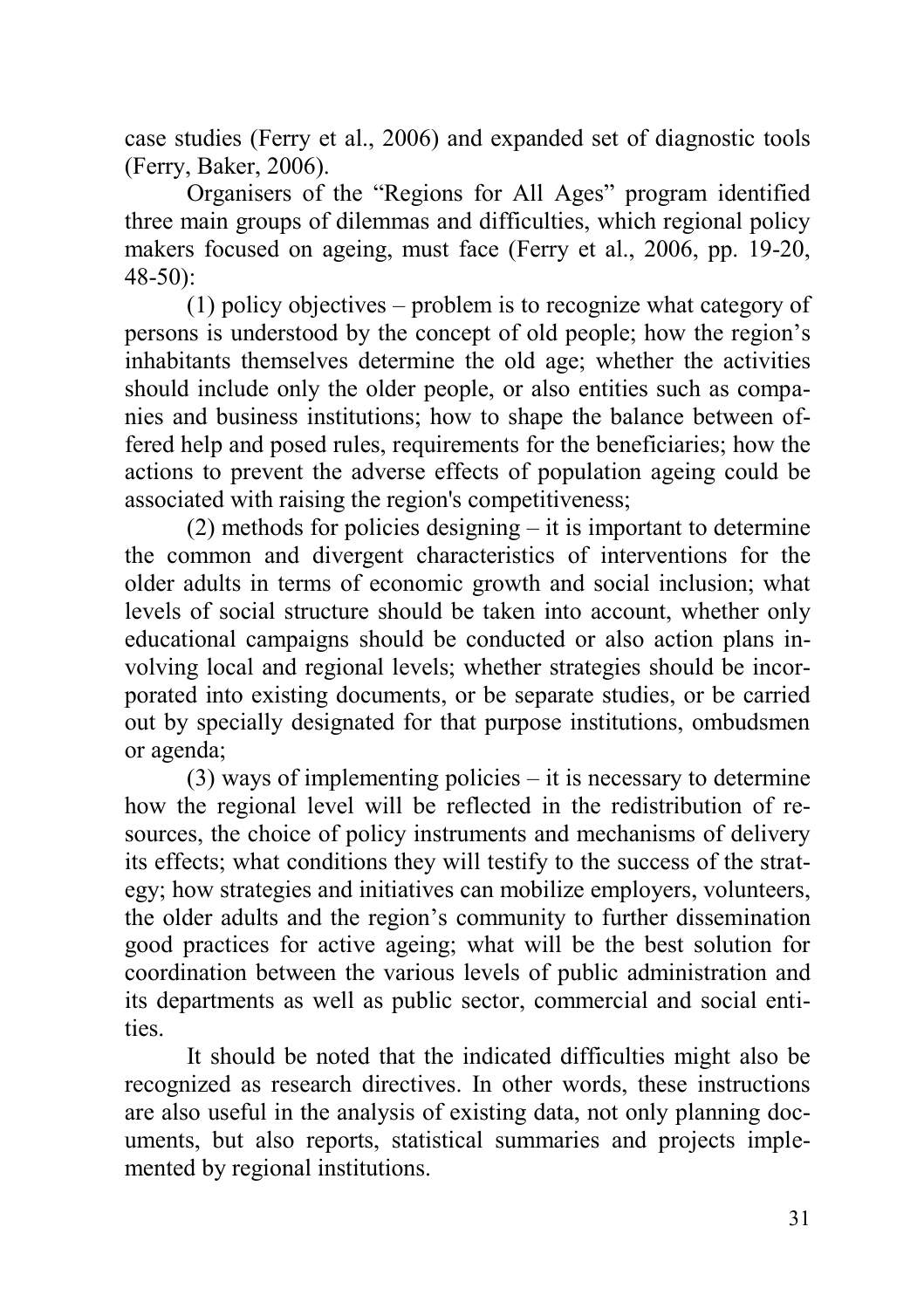In addition, case studies allowed to distinction of four factors that contribute to effective implementation of regional interventions for an ageing population (Ferry et al., 2006, pp. 46-47):

(1) political will and democratic legitimacy – leaders elected in general elections are better-implementing strategies for population ageing; political support is conducive to promoting the concept, acquisition of resources and concentration of human resources:

(2) preparing the ground and establish a database – creation and implementation of the strategy require in-depth research about the demographic condition of the region and its problems with social services, housing, health care and labour market;

(3) financial autonomy of local governments – its absence may limit the independence of the action as well as the choice of instruments and resources to implement the strategy;

(4) agreement to evaluation – detailed assessment of the strategy implementation effects may allow further work to improve and increase the credibility of public authorities to stakeholders, in particular for current and potential partners from the private sector.

It is reasonable to indicate yet another assumption. Strategy implementation may be easier with the high quality of human and social capital of change leaders and their social environment. Education, occupation, skills, interests, knowledge, commitments to solve problems, skills for cooperation of policy makers, officials, entrepreneurs and representatives of the social sector is crucial for the types of proposed changes and the various stages in their implementation.

# **SEN@ER - Silver Economy Network of European Regions**

A different approach represents a network organization<sup>6</sup> called as the "SEN@ER - Silver Economy Network of European Regions" created in 2005 on the initiative of Nordrhein-Westfalen government from Germany. Its main purpose is to create and determine the framework conditions for new products and services aimed at improving the quality of older people life, and thus provide jobs and em-

 $\overline{a}$ 

 $6$  Network organization is defined here as "a collection of independent organizations operating in a particular industry but also related to others by co-operation bonds" (Dryl, 2010, p. 251).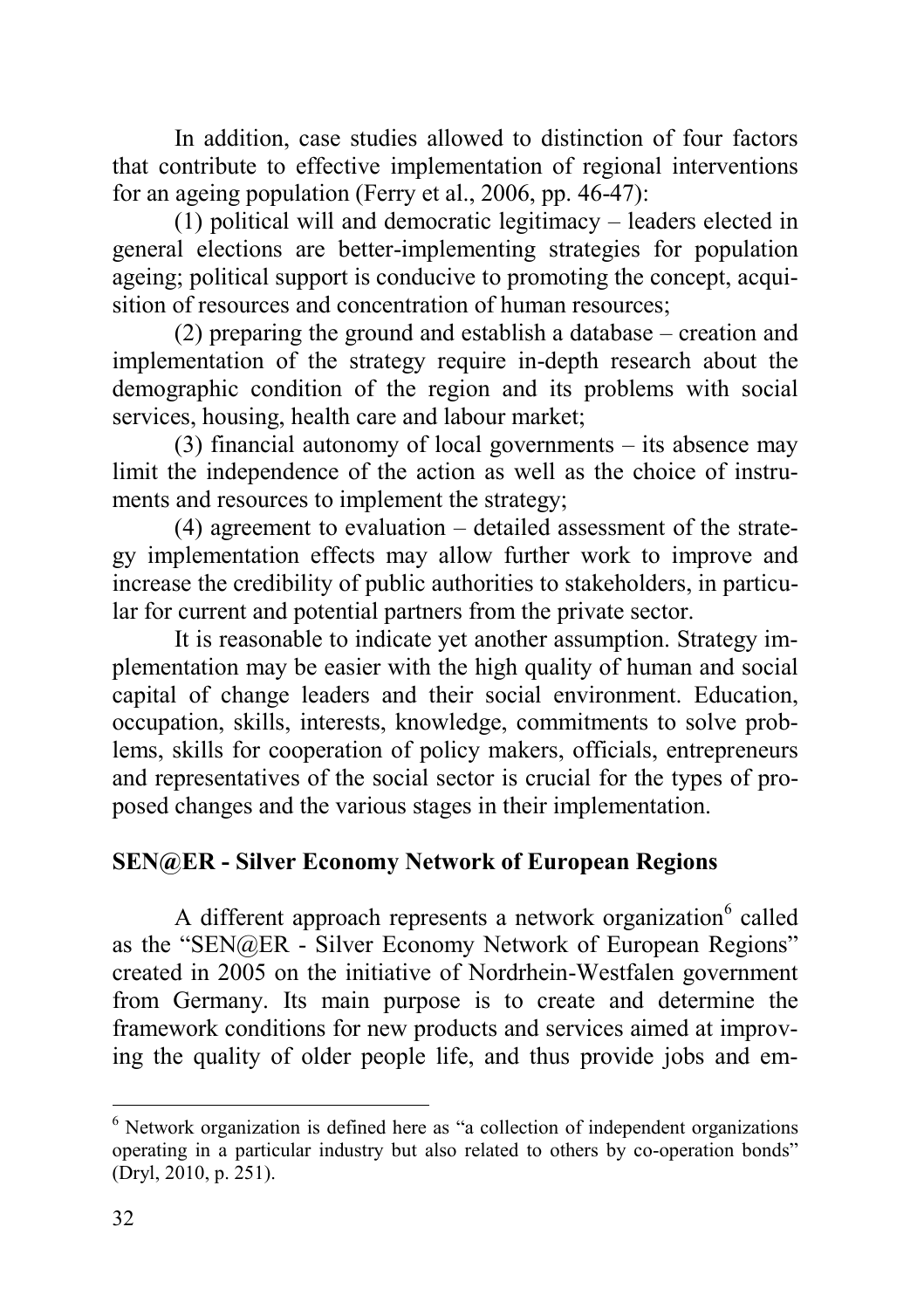ployment as well as strengthen the forces of regional economies and their competitiveness. The realization of this mission involves collaboration with partners from industry, social and official public authorities.

However, the "silver economy" term needs to be clarified. This concept is sometimes used interchangeably with the phrase "silver market," which appeared in the early 1970s in Japan, with the gradual increase of available facilities for the older adults (Coulmas, 2008, p. vi). Silver market is a market segment that contains products and services for wealthy people over 50 age of life, as well as unique solutions for trade between economic operators, enabling them to adapt to the ageing workforce (Kohlbacher, Herstatt, 2008, p. xi). Researchers of the phenomenon emphasize that the silver market is not based solely on the marketing of products targeted at older people, for this reason stressing the age of the users of goods and services should be avoided. Otherwise, this may deepen age discrimination. Silver market also includes ideas for "universal design" and "intergenerational design," which can be understood as a desire of business entities to adjust the properties of their goods and services to the needs of people of different age, physical and cognitive capabilities. This design may enable the social integration of their users. P. Enste, G. Naegele and V. Leve (2008, pp. 330-331), claims that "silver economy should not be regarded as an own economic sector, but rather as a cross-section market, in which numerous industrial sectors are involved." These authors suggest at least fourteen segments of the market:

- IT applications in inpatient and outpatient care;
- Smart living, housing adaptations and supported living services, increasingly on an IT-basis;
- Promotion of independent living, likewise increasingly on an IT-basis;
- Gerontological relevant areas of the health economy, including medical technology and e-health, hearing and seeing aids technology, dental prosthetics and orthopaedics;
- Education and culture (as it was in "response" to higher levels of education and more spare time);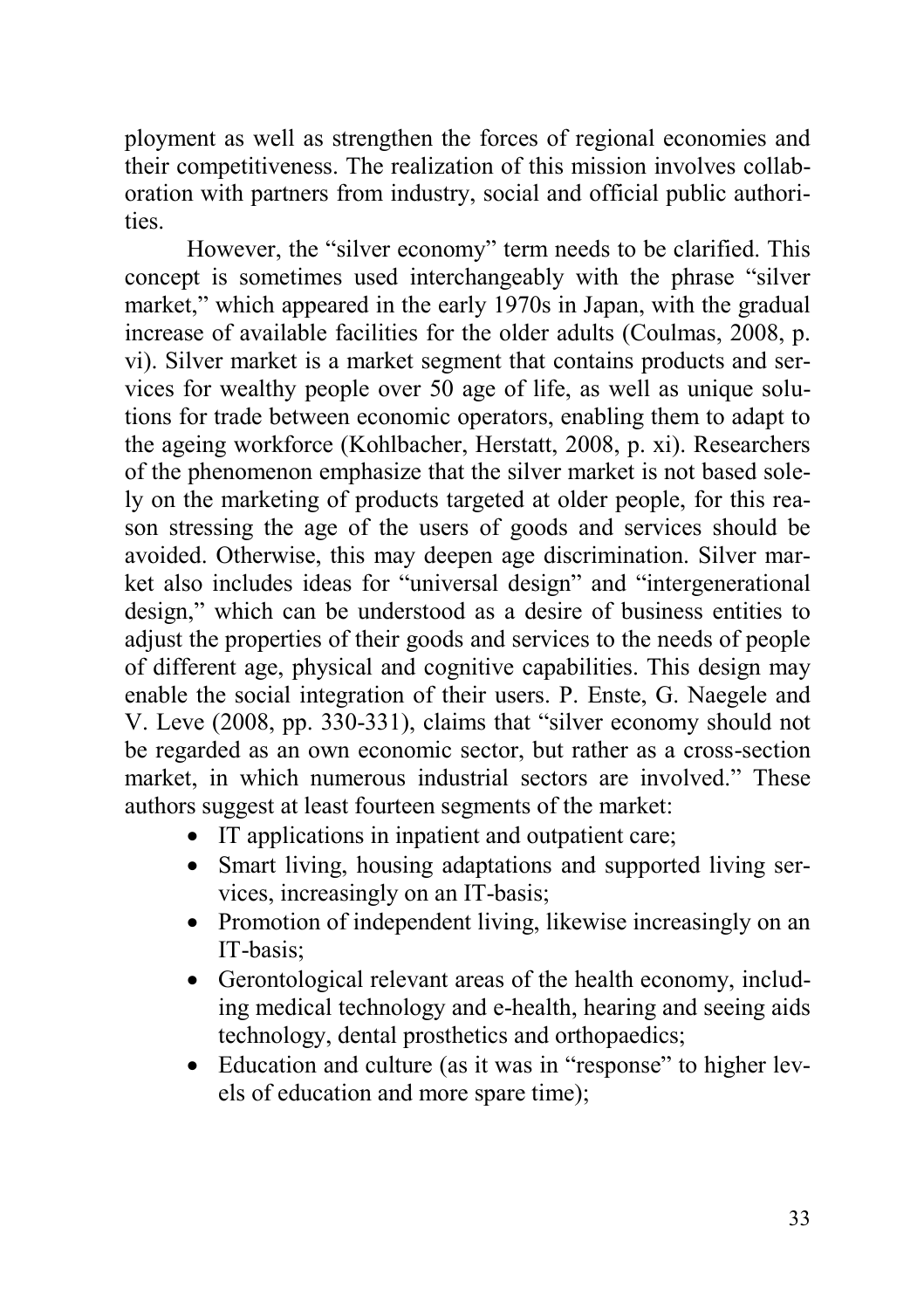- IT and media, in particular in conjunction with other market segments such as health, the promotion of independence and security;
- Service robotics, especially in combination with the promotion of independent living in the case of older people with severe health constraints;
- Mobility and the promotion of mobility, e.g., car traffic safety;
- Recreation, travel, culture, communication and entertainment;
- Fitness and wellness (in response to the higher health awareness, particularly of the "younger old");
- Clothing and fashion (among other things, to document social integration);
- Services facilitating everyday life and other home services;
- Insurance coverage, especially about age-specific "risks;"
- Financial services "sensitive to demography," especially in the area of capital protection, wealth maintenance and counselling.

Development of the silver economy, therefore, requires analysis of capabilities from different spheres of production and distribution of goods and services. It is also possible here to integrate and stimulate the activity of entities from different sectors, taking into account the characteristics of the region.

Before creating the "SEN@ER" Nordrhein-Westfalen, was the first region in Germany, which has attempted to restructure, corresponding to the demographic challenges. In 1999, the federal government came out with a "Silver Economy" initiative, with the aim of stimulating local actors to develop products and services for seniors to improve their quality of life and create new jobs. Soon several other German regions began to incorporate similar strategies. It turned out that a significant barrier was to address many solutions exclusively for wealthy seniors, for this reason, consumers are sought from outside the region, regional products are promoted and overall propensity of seniors to consume is stimulated (Enste et al., 2008, p. 330; Ferry et al., 2006, pp. 31-33, 80-90; Augurzky, Neumann, 2005). In 2003, the Nordrhein-Westfalen government organized in Brussels workshops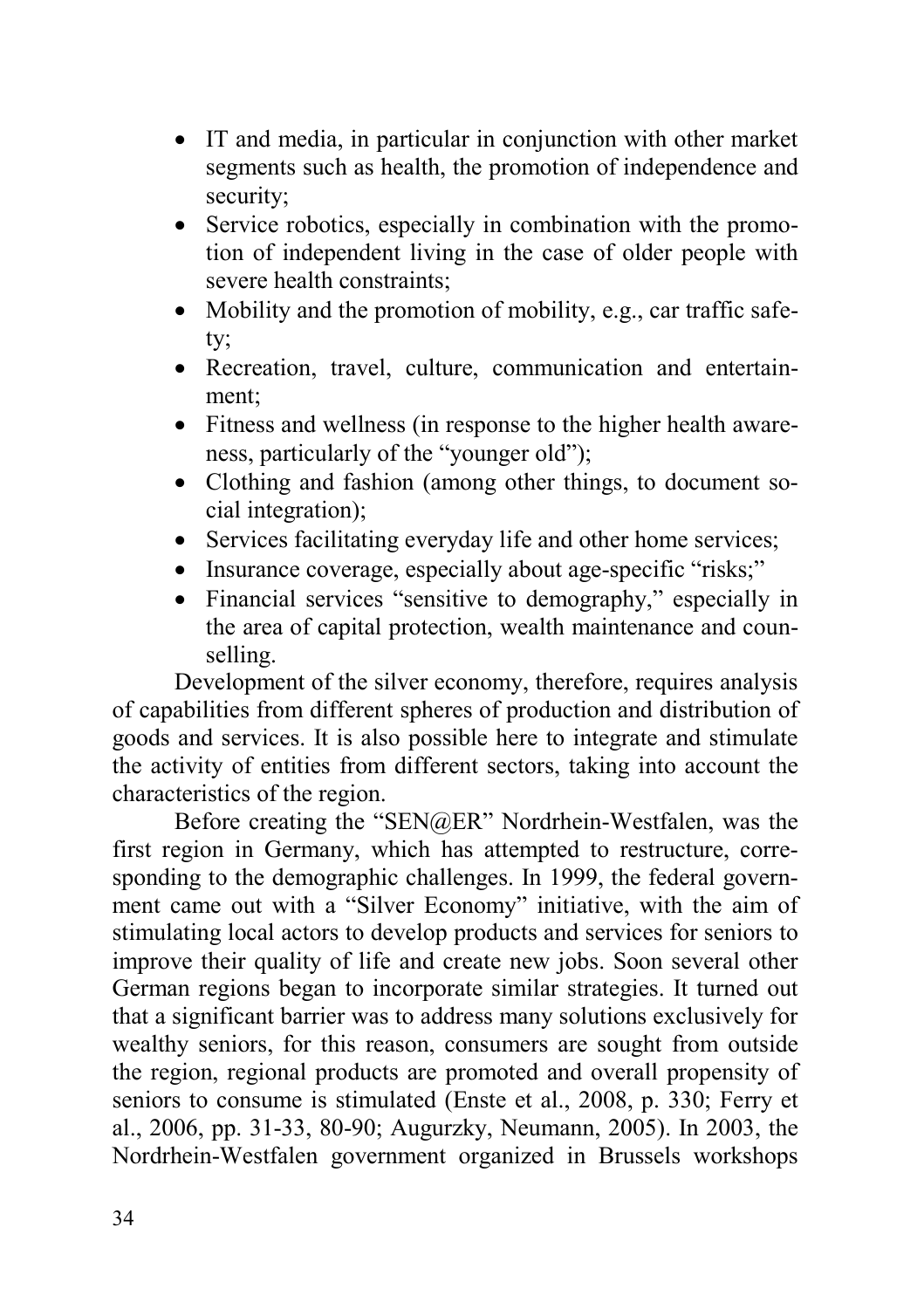for representatives of local governments and NGOs, inviting them to create a network that would allow increasing the competitiveness of the European Union, exchange their experiences and conduct joint research. In 2005, in Bonn the first European conference on the silver economy was organized, which was accompanied by the establishment of a network. Its critical regions are Extremadura (Spain), Limburg and Gelderland (Netherlands), Limousin (France), Mid-East Region (Ireland) and North West Region (the United Kingdom). Polish partner regions are Lower Silesia and Opole. Two documents were also adopted: Bonn Declaration, containing the main objectives of the network, and agreement on establishing the SEN@ER, which includes a program of future activities (SEN@ER, 2005a, 2005b). In addition, a joint secretariat was set up with responsibility for the coordination, integration and documentation of activities, liaising with the European Commission and the Committee of the Regions, collection of research results related to the silver economy, support the organization of thematic conferences, a website and recruiting members of the network.

Cooperation of network members includes: identifying activities that require political support, promoting the idea of silver economy, the integration of professional associations and business organizations, analysis of the funding programs of the European Union, recommendations making and joint political declarations. The work of the network also includes five "special interest groups," formed by the representatives of regions of the network with representatives of public administration, business and non-governmental organizations. These are the groups for the: active employment opportunities, ageing well at home, culture and ageing, skills development and regional strategies. The SEN@ER also leads the database of European Union documents relating to issues of silver economy, a knowledge base of best practices, the system of partners for projects searching, publishes its own newsletter, organizes workshops, annual conferences and competitions for the best practices in order to promote possible products, services and strategic solutions. Among the selected projects of network are: seniors' entrepreneurial initiative; work on the computer system for the coordination of ageing services, system of smart devices in the place of residence of older adults (ambient assisted living) as well as on portable alarm to contact the emer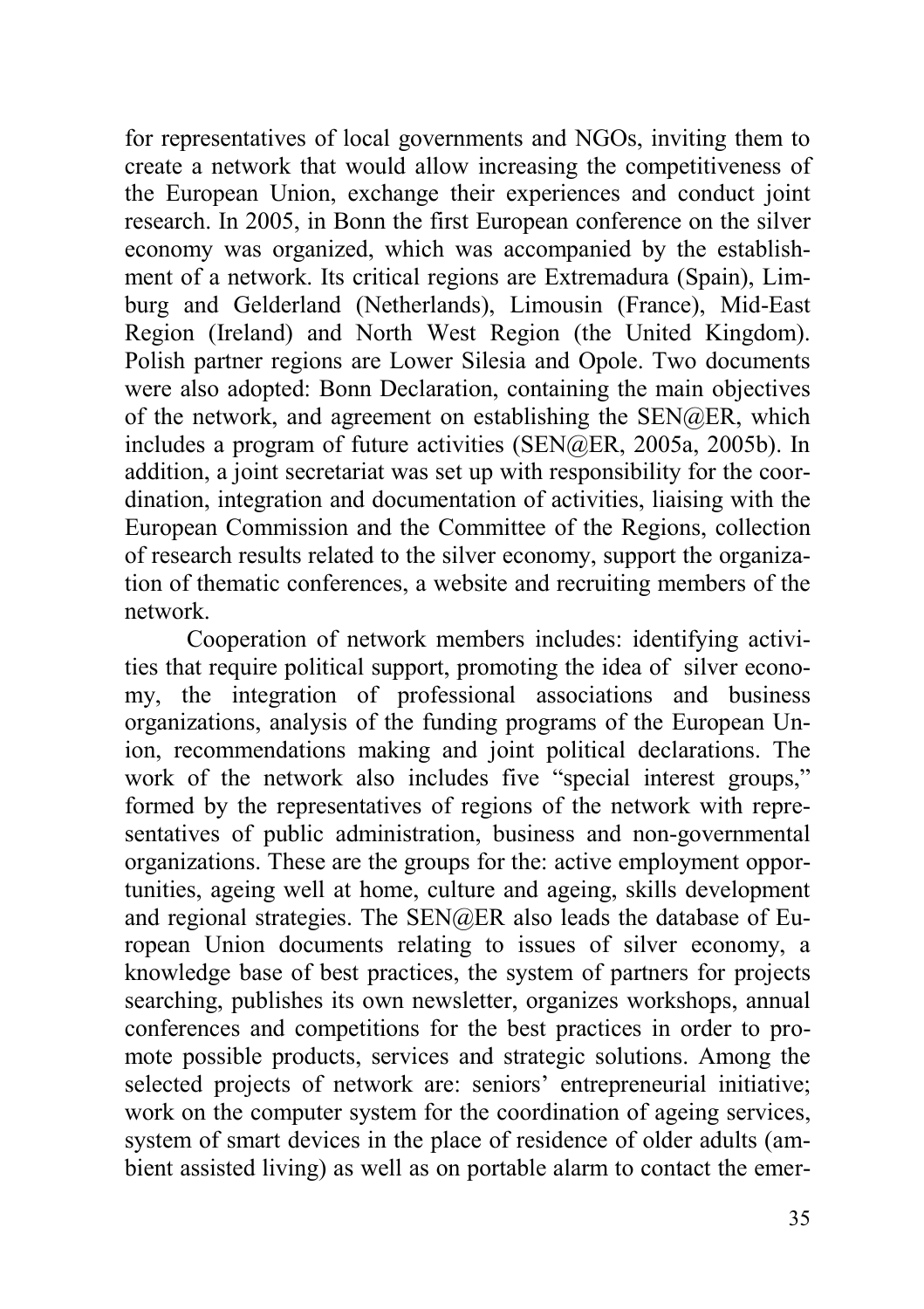gency services; developing a system for saving energy in social housing; preparing maps of existing web pages that enable a debate and exchange of knowledge related to the cultural sector; seniors' academy of intercultural creativity; as well as active ageing initiative for migrants and ethnic minorities living in the European Union.

# **Barriers of Regions for All Ages and Silver Economy Further Dissemination**

In general, based on these case studies, four obstacles of regions for all ages and silver economy building in other European regions can be pointed out. These are (1) absence of companies and organizations interested in areas with these concepts and supporting environment; (2) reduction of the silver economy offers to wealthy older people; (3) unfavorable pattern/structure of goods and services' consumption by seniors; as well as (4) small force of attraction of older migrants by the regions. More specifically:

(1) An obstacle may be the absence of companies and organizations with developed research base, market information and marketing instruments. According to the production cycle theory, the new goods and services are created mostly in highly-developed regions with the affluent consumer market, only in the later stages products are exported to external markets and to the less affluent areas (Grosse, 2002, pp. 30-31). This justifies the intervention of public administration, aimed at making better use of knowledge and technology, creation of regional innovation systems and networks of cooperation between scientific institutions and economic experts;

(2) The barrier may also be thinking about the silver economy as a set of products and services to affluent older people. According to the network society theory of M. Castells it can be assumed that these goods will be a benefit in the first place for the world's largest metropolises, connected together by multiple communication channels, including scientific thought, consumer fashions and inhabiting them by the elite with the dominant economic power and considerable political and media influence (Grosse, 2002, pp. 29-30). According to Castells (2007, pp. 443-449) ageing of society creates the risk of "age wars," in which older people can occupy privileged positions' thanks to the accumulation various forms of capital during the life. Thus, it is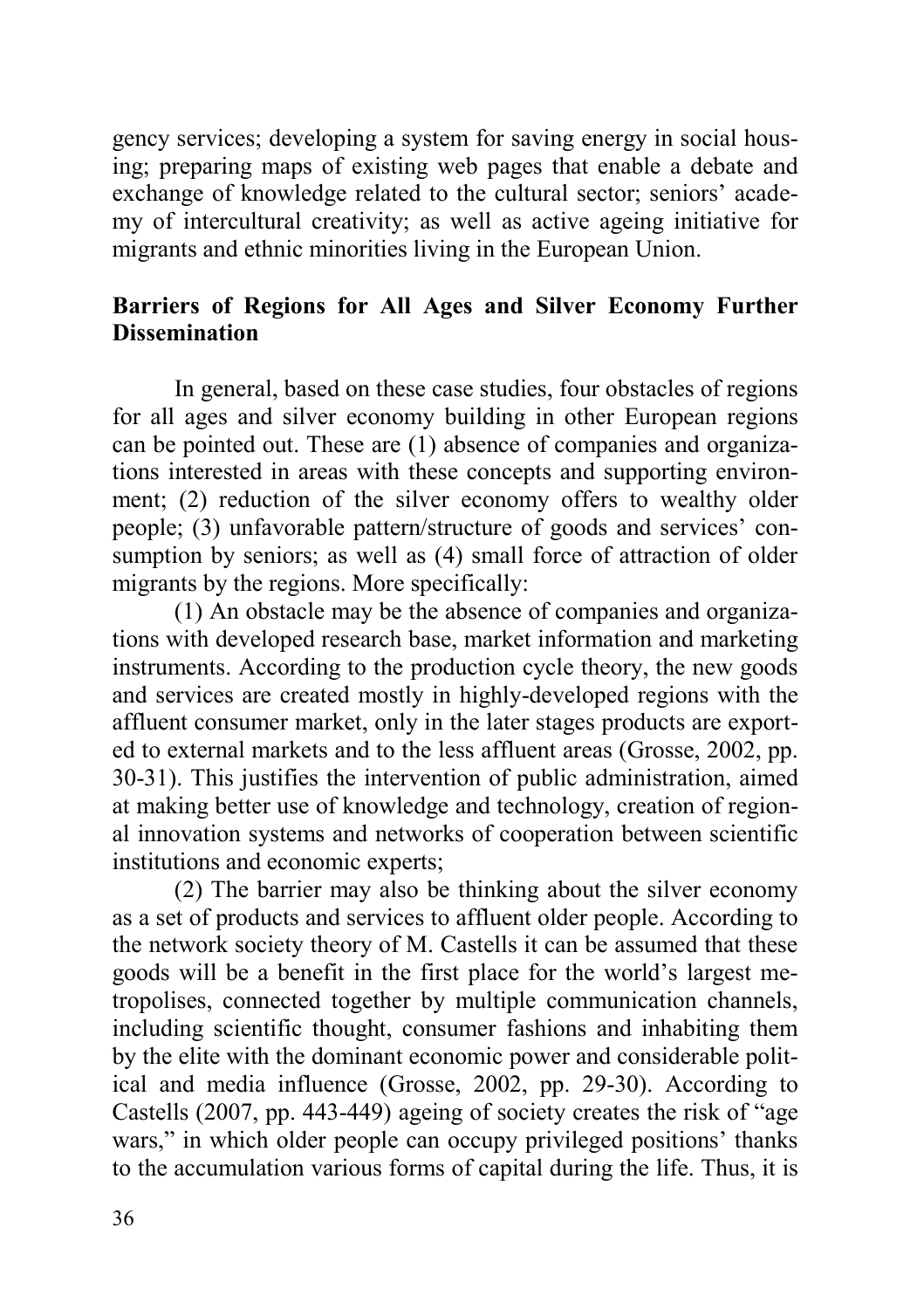important to counteract solutions that can lead to age discrimination and highlighting the universal and intergenerational aspects of the silver economy;

(3) In less developed countries, consumption pattern/structure adopted by older adults may limit the growth of the offer addressed to them and not affect positively on improving their quality of life. According to the concept of intergenerational value change from a materialist to post-materialist often, value positive things connected striving for survival rather than for self-realization (Inglehart, 2005, pp. 334-335). Older adults due to frequent socialization in terms of scarcity and poverty (e.g., traditionalist generation of the Great Depression), give higher importance to categories such as safety, professional work, duty, diligence, protecting the interests of social class and professional group. This issue may be important to Polish regions where probably the need for a more flexible market offers will increase, as well as a phenomenon of deprivation among older people with low incomes that are unable to satisfy their needs at the expected level can increase. Also growing demands of better-educated and more affluent older people (post-war generations) will emerge (Balcerzak-Paradowska, 2008, p. 175). It is assumed that in Poland only seniors born in 1950 will be characterized by the greater activity associated with the post-materialist values, such as, e.g., socialization of their personality potential, self-expression, association, freedom of ideas' exchange, satisfaction that comes from quality of life and condition of the environment (Synak, 2000, p. 14; Szatur-Jaworska, 2000, p. 185; Trafiałek, 2006a, pp. 335-336);

(4) Doubts may also induce the force of attraction to older people by the regions forming the silver economy. Basis for action aimed at immigrants and potential new older age residents from other parts of the world has a few sources: emphasizing importance of the city and region's image as age-friendly/for people of all ages (WHO, 2007); assumptions on a high emotional and subconscious connection of persons with the place of residence during childhood and adolescence (Jałowiecki, Szczepański, 2006, pp. 328-333, 352); as well as studies showing recovery of migratory movements in the retirement age in the direction of a regions better equipped with cultural services and devices (Domański, 2006, pp. 26, 177-179). It is also assumed that the observed in recent years' migrations of Poles may result in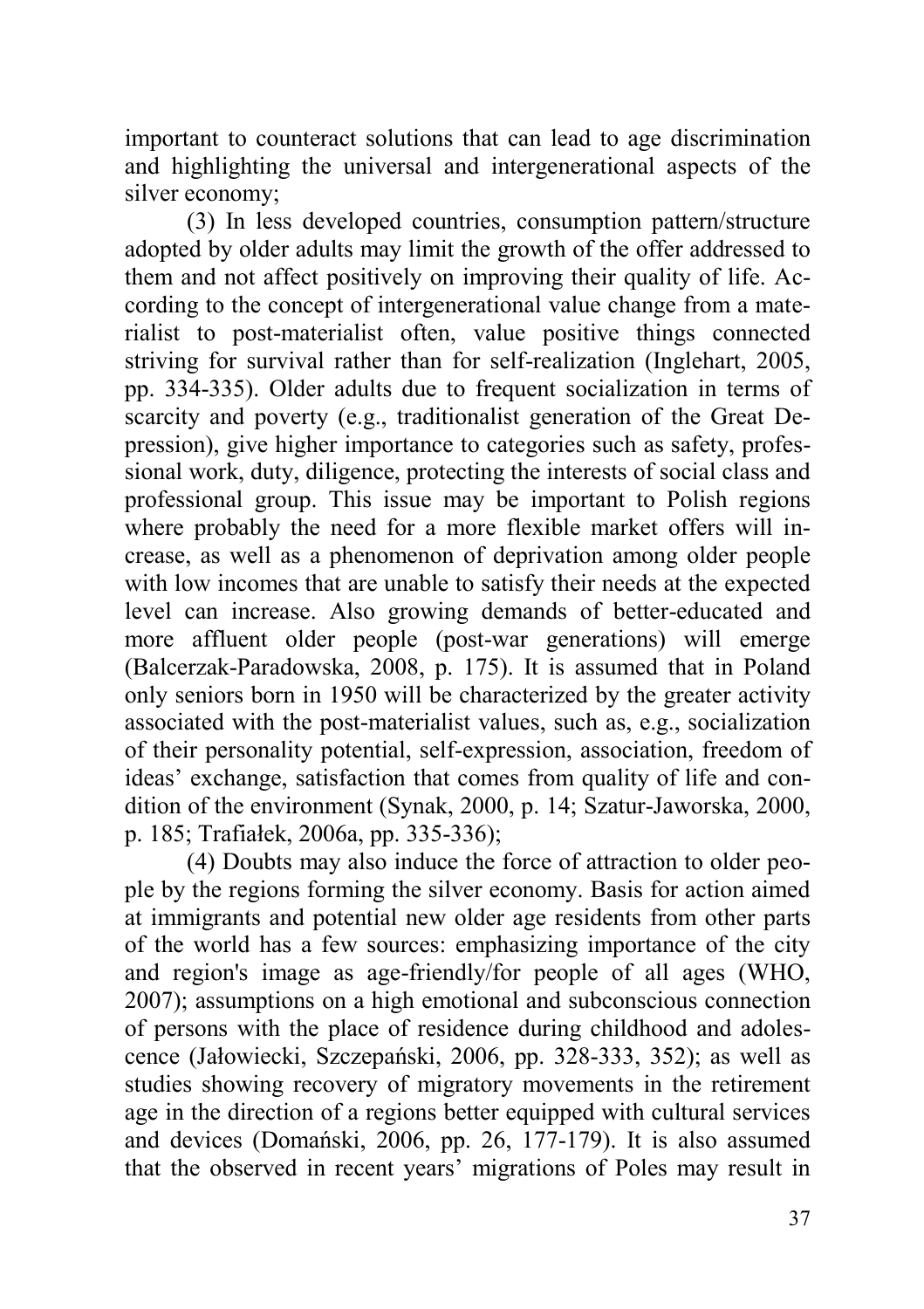their return to the country of origin for old age, which should provide guidance for the preparation of the market with goods and services for them, which would thus allow such people to make better use of financial resources and higher benefits and stimulate regional and local development (Balcerzak-Paradowska, 2008, p. 176). It is noted, however, that regions with simultaneously ageing and depopulation are less attractive to retirees (Katsarova, 2008, p. 5).

Observed barriers may occur in different regions with varying degrees. Their accurate diagnosis can provide many ideas for policy and development programs' makers, as well as the starting point for individual projects, government, commercial and social entities and their joint projects.

# **Policy Towards Old Age and Ageing in Selected Polish Regional Development Strategies**

Regional policy in Poland has a short history. It started properly in 1999, when the administrative reform established sixteen voivodships with regional civil societies (Strzelecki, 2008, pp. 93-94). For this reason, it is assumed that the strategies and programs of regional development activities related to population ageing are yet only a potential of interest to public authorities, residents and businesses. Literature review leads to the conclusion that this challenge is mainly perceived on the level of the whole country, or in the local dimension. Previous studies seem to emphasize the change from the perspective of social or spatial policy (e.g., UNDP, 1999, pp. 97-99). Undertaken themes include, in particular, the adaptation of housing to meet the needs of older adults and the search for appropriate architectural and urban solutions. In practice, these issues are taken mainly in local strategies for solving general social problems. Very few regional documents include more specific concepts of actions for seniors, covering tasks such as education, public safety, and preventive health, social, cultural and sporting services. The first policy in the ageing population area was developed in Wielkopolska (ROPSP, 2005) and Małopolska (SWM, 2001, 2004). In the cities, such documents with policy toward ageing were adopted since 2008 consecutively in: Warsaw, Sochaczew, Poznań, Elbląg, Tomaszów Mazowiecki, Olsztyn, Katowice, Częstochowa, Nowe Miasto Lubawskie, Działdowo, Gniezno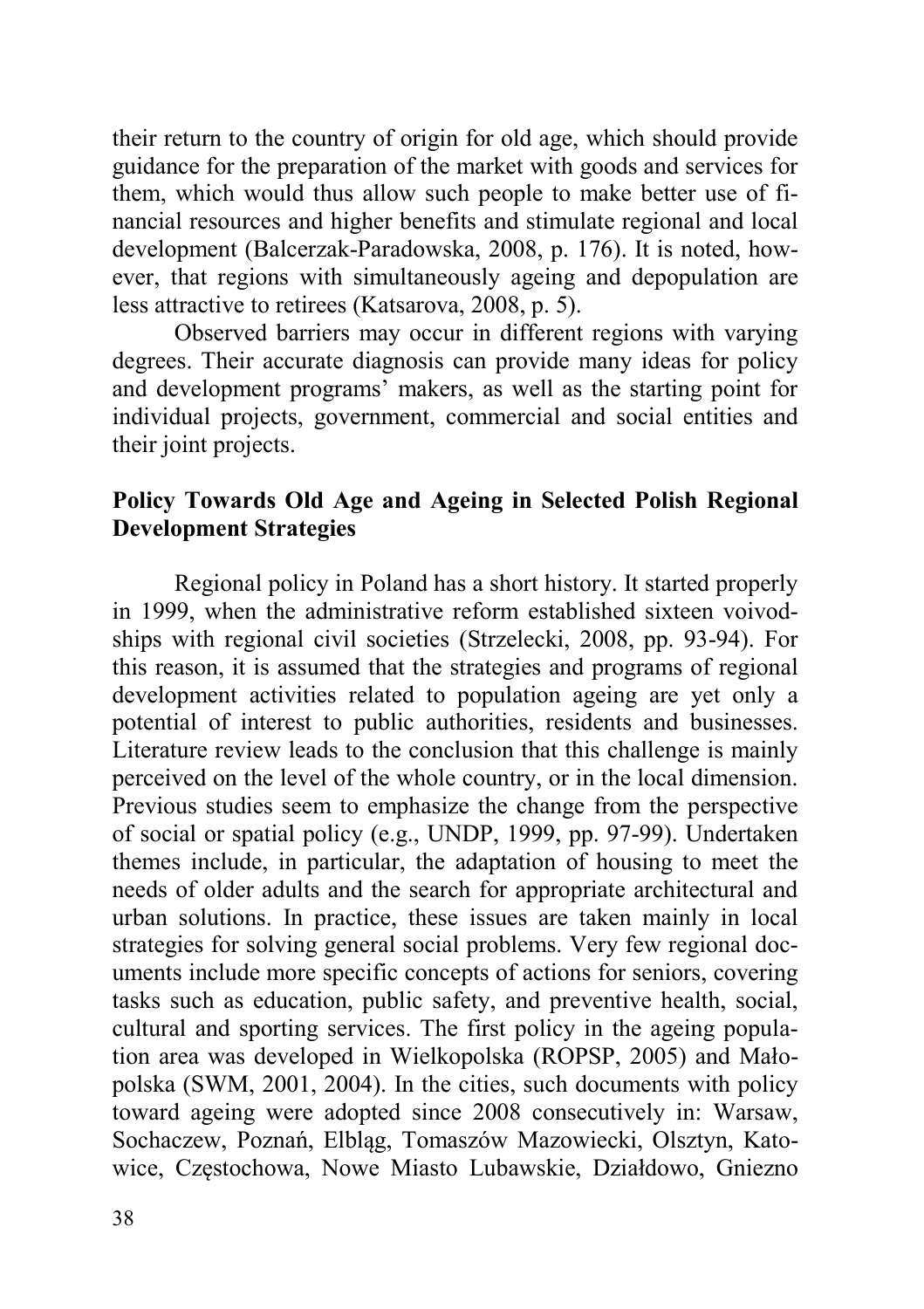and Lublin (see: Klimczuk, 2012b, pp. 52-53; 2013b). On a separate attention deserves Starogard Gdański, where a developed local action plan was prepared by the "Active A.G.E." - thematic network of European cities Urbact II program, which participants were required to engage a large population in developing proposals for action and commitment to their joint implementation (URBACT, 2013).

Indications for action towards the population ageing were included in "Report on Intellectual Capital of Poland" which was prepared by the Board of Strategic Advisors to the Prime Minister (Boni, 2008). Document highlighted the need to prevent the exclusion of seniors, their potential in terms of economic activity, socio-cultural and educational activities and creating conditions conducive to spend old age in Poland. This team also announced the "Poland 2030 Report" (Boni, 2009), which constitutes the starting point for the work on the long-term national development strategy adopted in 2013. The report indicates the need to further build solidarity between generations, development of lifelong learning, improving the health of older people, which can allow the construction of silver economy, the fight against the digital divide and equalization of the retirement age for men and women and its increase to 67 age (this reform started in 2012).

Particular importance for ordering actions of regional policy have "National Strategy of Regional Development 2010–2020: Regions, Cities, Rural Areas" (MRR, 2010a). The ageing of the population is included in this document at several regional policy challenges pending in two dimensions: spatial-territorial and thematic-sectoral. In the first dimension was identified a need for "ensure internal consistency within the country and to prevent excessive spatial differences" – this refers mainly to enable ageing and least-developed provinces of Eastern Poland capacity building for enhancing their participation in the creation of growth and jobs. While in the thematicsectoral dimension as necessary are considered: (1) "counteracting the negative demographic trends and more complete utilization of labour resources," including professional activation of seniors and extending working longer, actions for lifelong learning and maintain a balanced demographic structure of regions; (2) "response to climate change and ensure energy security" – it is assumed that the adverse effects of climate change will be particularly felt by older people, which re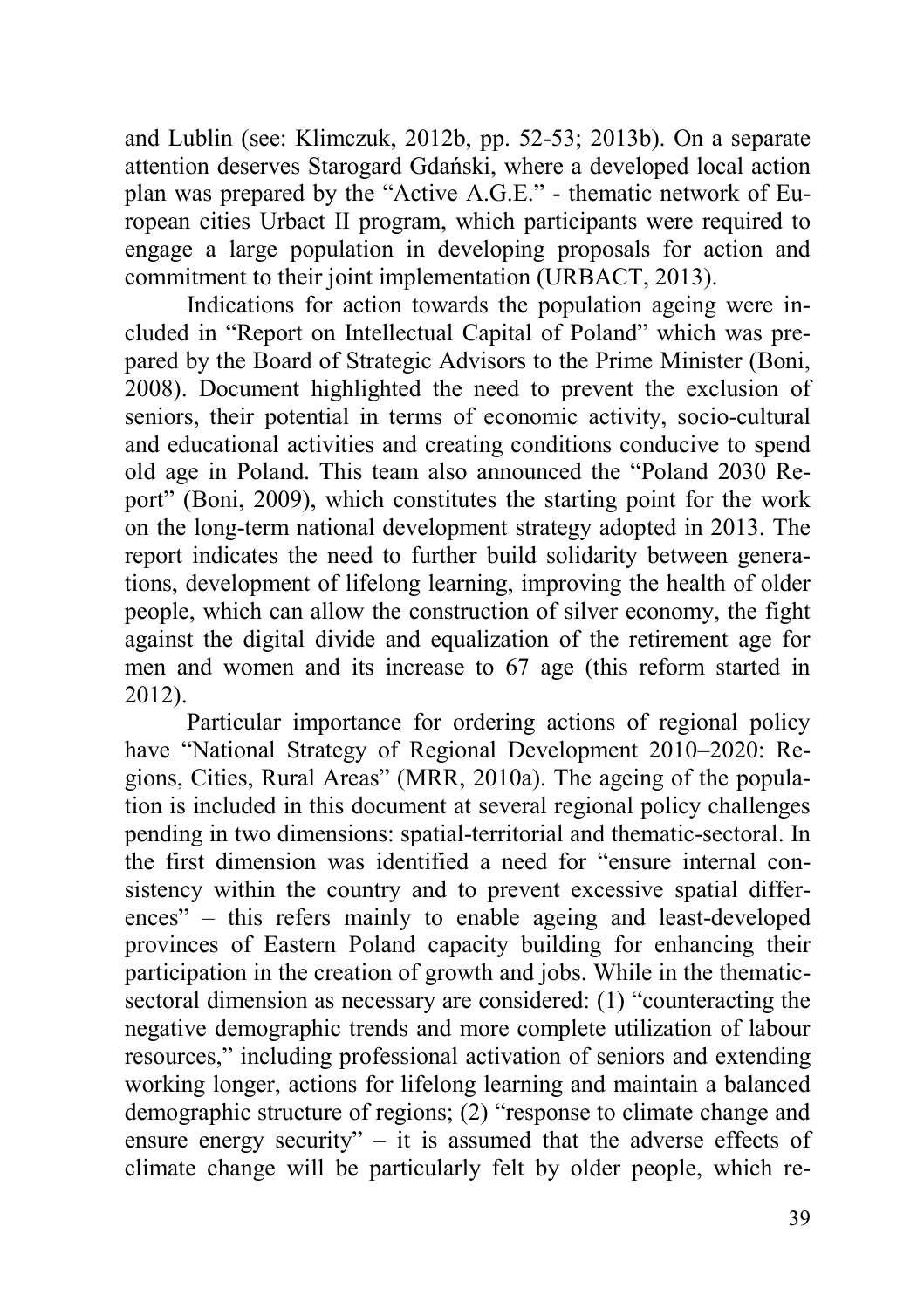quires appropriate adjustments in the regions;  $(3)$  " providing transport and ICT infrastructure to promote competitiveness and ensuring the territorial cohesion of a country" – the necessity of overcoming barriers to the use of digital technologies by older people was recognized as well as to prevent generational divisions and conflicts. In addition, Objective 2. "Building territorial cohesion and preventing the marginalization of problem areas" due to the ageing of the population expected interventions in infrastructure investments and public services, urban planning processes and actions relating to human capital. In a specific goal 2.1. "Strengthening national coherence" it is assumed, among others, the need for the use of active employment policies, combating of exclusion of older people through the development of integration programs, social economics and entrepreneurship and development of lifelong learning. In goal 2.3. "Restructuring and revitalization of cities and other areas that are losing their current socioeconomic functions" introduced a provision for the need for special support to cities with an ageing and a shrinking population, and it is assumed that precise areas will be identified in further discussions, and related interventions and instruments will be determined by local authorities.

An example of more detailed assumptions includes "Strategy for Socioeconomic Development of the Warmia and Mazury to 2020," where in Priority 1. "Competitive economy" was indicated the operational objective 1.6. "Increasing the competitiveness of services for the ageing society," which is justified by the development of services designed for older people from other parts of the country and the world as an important growth factor for a region (SWWM, 2005, pp. 39-40). Two actions serve the achievement of this goal: (1) expansion of the information infrastructure about the possibilities of the development of such services, including research demand for them, creation of the concept of development based on research and international study visits, support stakeholders and cooperation in the provision of such services, promotion of the region as a friendly for all ages; as well as (2) promoting the actions and behaviors that increase competitiveness of services for older adults through the development of education and vocational training, age-friendly infrastructure, specialized medical and health care services, supporting entrepreneurship in the creation of companies and non-governmental organizations that will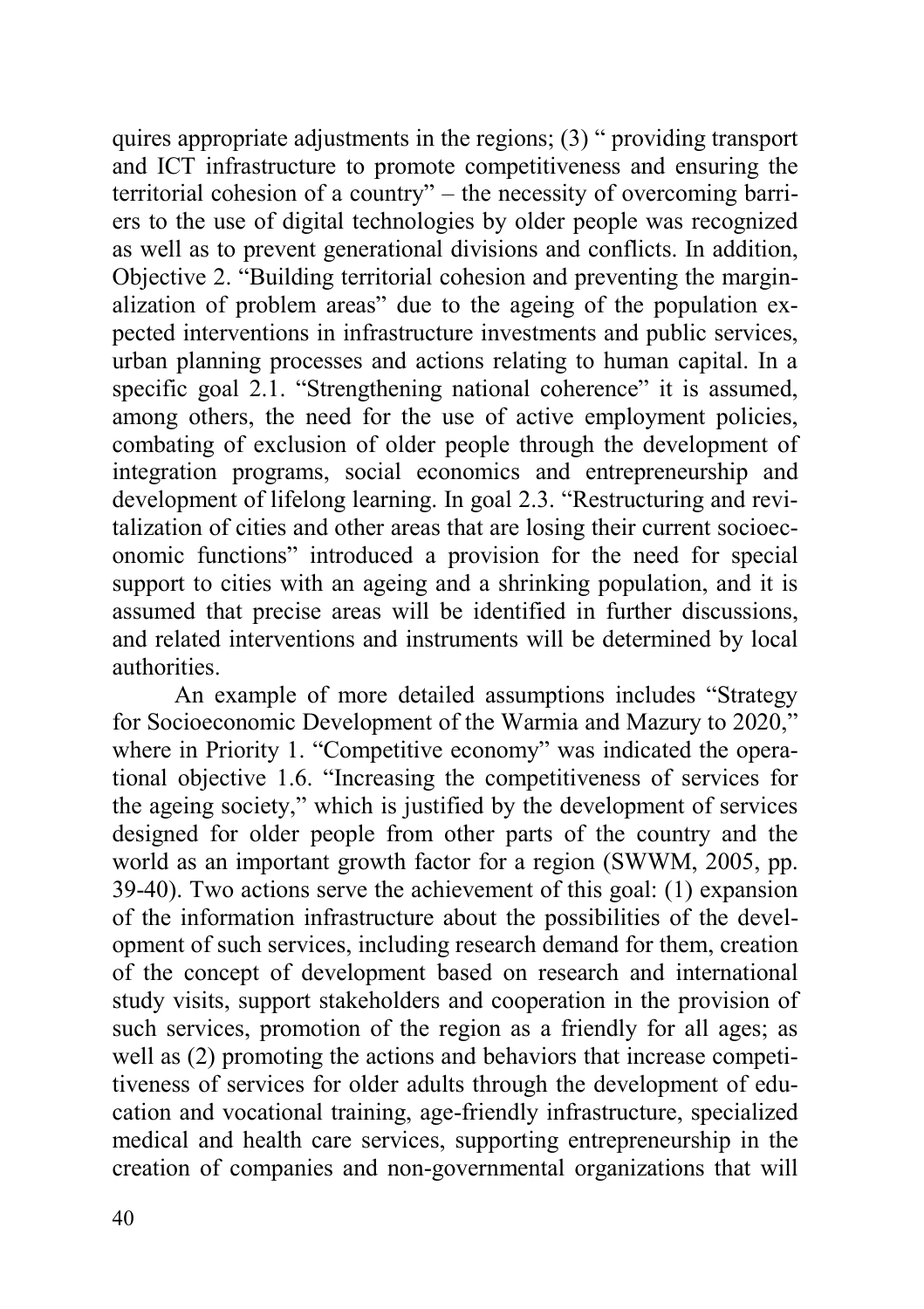provide services to seniors. Three indicators serve assessment of this objective: immigration of people over 60, life expectancy and the number of care facilities for older people. These indicators seem to be complementary to the proposed by experts' synthetic indicator of sustainable demographic development index (cf. SWWM, 2005, p. 66; Katsarova, 2008, pp. 9-10). A separate document was also made: "Regional Program for Older Persons for the period 2009-2013." Its mission is: "Improving the quality of life and functioning of older people and create a positive image of old age in the public consciousness, intergenerational collaboration and advocacy" (ZWWM, 2008, p. 18). Four strategic objectives were identified: (1) improving the health status of older people; (2) ensuring social security, equal opportunities, a social exclusion of older people; (3) a full, active participation of older people in social, economic and political areas; (4) improving the image of older people in local communities. Among the identified objectives, there is the need to increase participation and volunteering of people over 50. To measure the effects, a specific set of indicators was developed. In addition, co-operation with different levels of public administration and public sector entities was planned. However, very limited role of entrepreneurs was specified, only in the development of nursing homes and institutions, such as daily stay homes, clubs, community centers, sheltered housing. No mention is made on the instruments, which would lead to increasing the competitiveness of the region, which is undermining the coherence of the strategy of regional development.

Noteworthy assumptions related to counteract the negative effects of an ageing population present "Development Strategy for Małopolska Region for 2011-2020." In the Area 1. "Economy of knowledge and activity," which strategic objective is "The high position of Małopolska as a region attractive to investment, knowledge, labour and residents' entrepreneurship," among the policy directions is 1.1. "The development of intellectual capital," where is distinguished the implementation of solutions that will enable lifelong learning and solutions to increase the participation in lifelong learning (ZWM, 2011). In Area 6. "Environmental, health and social safety" with the goal "The high level of Małopolska residents' security" in particular aim 6.3. "Improving social security: integrating social policy" has been introduced a clause for the development strategy of the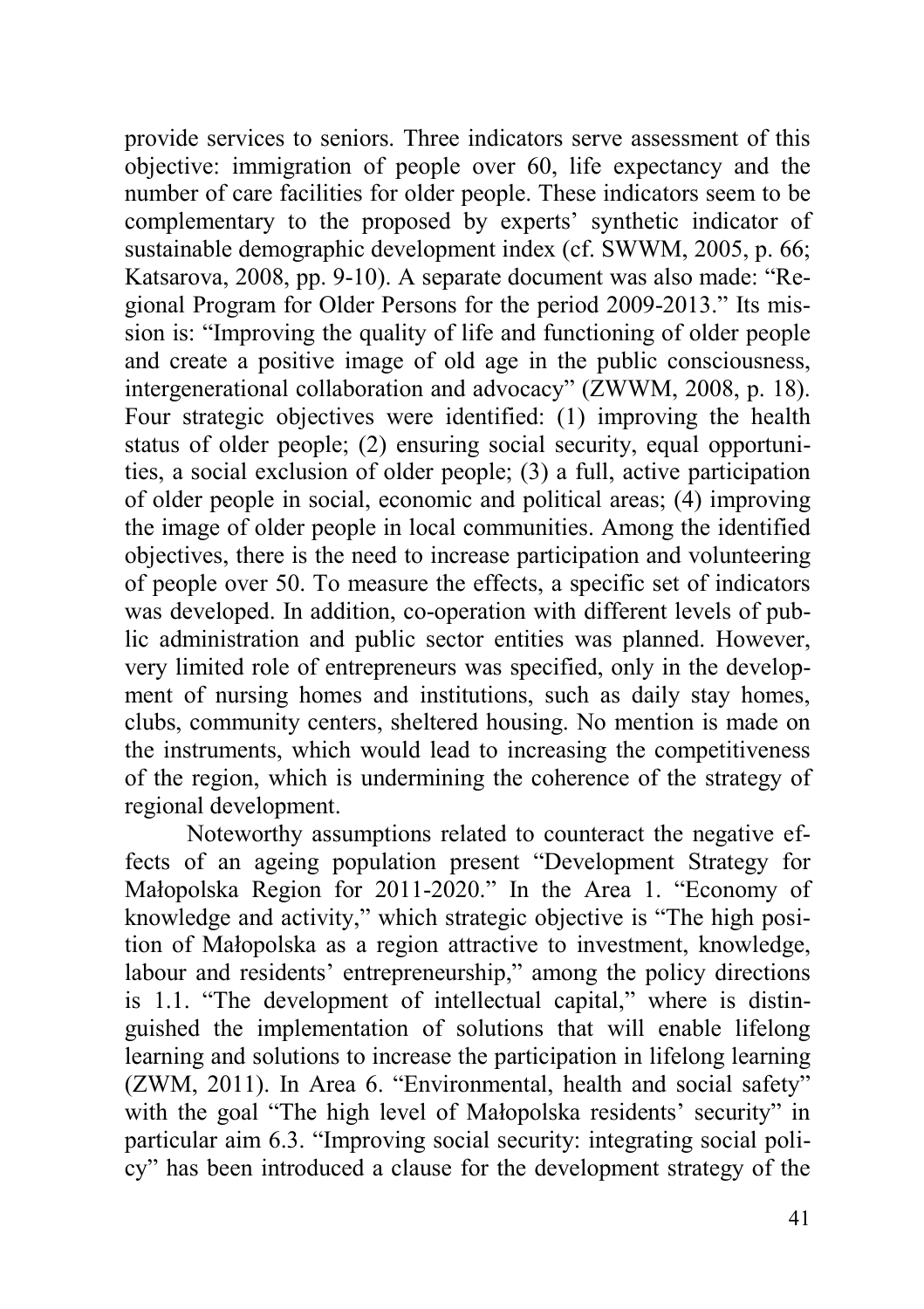silver economy. About the latter goal, the separate document has been prepared called "Challenges of Małopolska in the Context of an Ageing Population." The aim of this strategy is "vision of the region development path in which products and services for the ageing population will also become its 'export' good, helping to boost the development of local economies in the region, enrichment of quantitative and qualitative regional labour market as well as made available natural resources and specialized methods of their use for the purposes of health and a good life among older people" (Golinowska, 2010, p. 8). It was assumed that the strategy is "friendly to all groups of the population," and its implementation requires the involvement of representatives of politics, civil society, media and business. Regional advantages, deficits and needed actions were diagnosed in twelve areas: (1) human resources; (2) health care and long-term care; (3) social assistance; (4) health resorts; (5) housing; (6) public space;  $(7)$ transport and communication infrastructure; (8) educational resources; (9) social capital; (10) culture; (11) tourism; (12) economic potential. Although the analysed document contains a more comprehensive overview of the issues than the program from Warmia and Mazury, it pays less attention to professional activation of people over 50, which may be due to the fact that this theme was already undertaken in other regional studies. In contrast to the above program, there is a greater emphasis on the recognition of needs' diversity of older adults as well as regional resources to ensure their satisfaction. However, the study does not contain assumptions about the timing, monitoring the implementation of activities, reporting, evaluation, funding rules and the division of tasks between the different entities. In fact, it was generally assumed that implementation tools depend on the decisions and the possibility of regional development policy makers and stakeholders. The report recommended that the strategy should be directed to the unique position of "Proxy of Marshal for the implementation of the silver economy concept" (Golinowska, 2010, p. 114). Its tasks would include mainly: raising funds, an analysis of existing funds for investment and control of compliance with the objectives of their use with the strategy.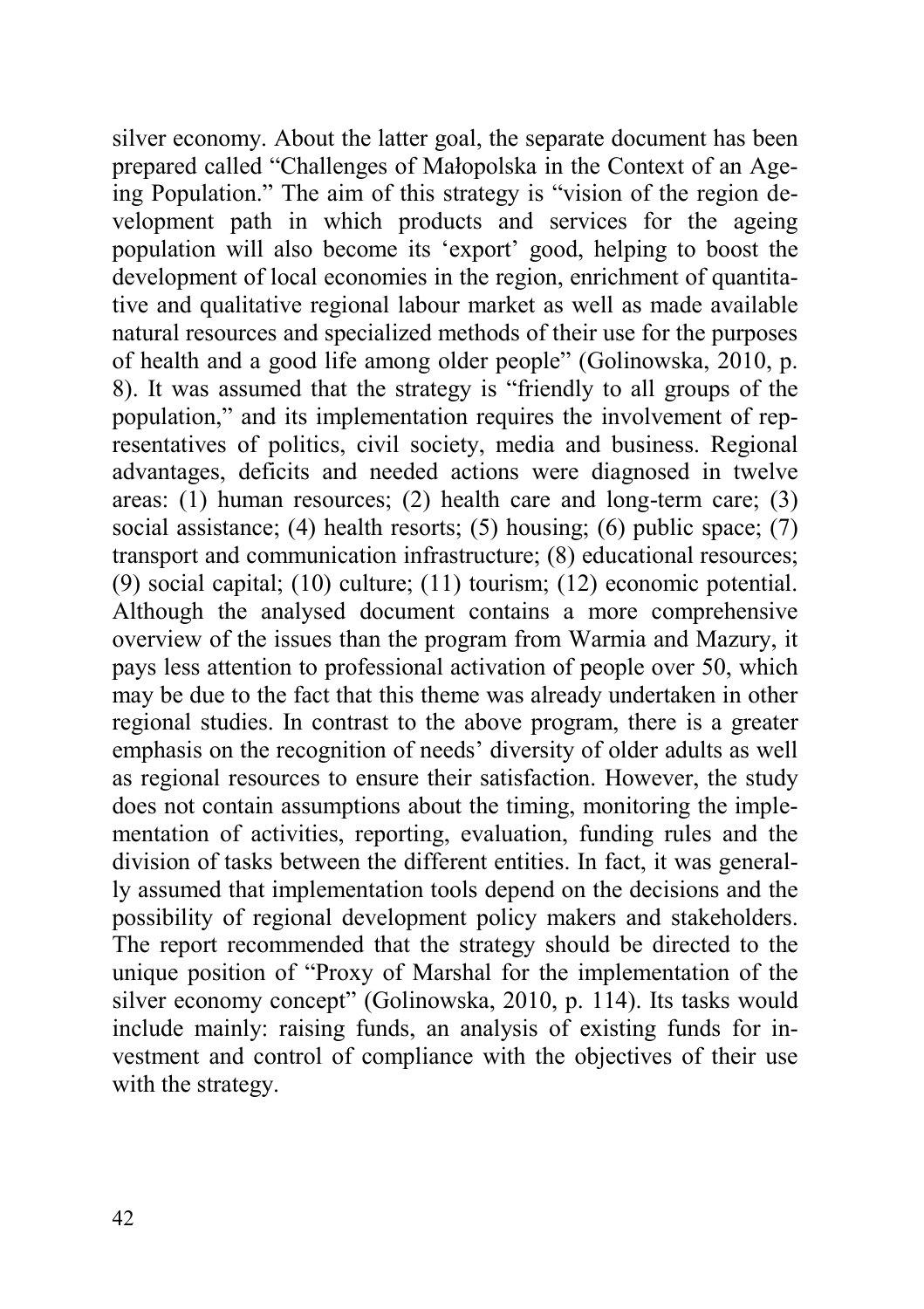# **Conclusions**

The article closer brought the areas in which ageing population is a challenge for regional policy, recommendations for the multilevel governance, concepts of regions for all ages and silver economy, a diversity of the silver market segments as well as dilemmas important in creating unique regional strategies and factors conducive to their implementation. In addition, barriers for regions for all ages and silver economy building were distinguished and characteristics of selected regional development strategies from Poland.

Recommendations for the practice of regional policy are quite general. According to M. Ferry and H. Vironen (2010, pp. 22-25) their clarification is a matter of adapting recommendations to the capabilities and needs of each region by: (1) creation of specialized observatories and statistical systems; (2) structures for sharing investment funds adequate to demographic needs; (3) integration of demographic change to existing regional development strategies; (4) the formation of active regional policy instruments and their adaptation to demographic change. It should be mentioned that there are already some first specific concepts that are related primarily to the subject of urban management and coordination of change in their communities to shape the age-friendly economies. They take into account also conduct transregional cooperation between urban centers situated in different continents (WHO, 2007) and within the European Union (URBACT, 2013). Further discussion of these issues requires a separate study.

Promoting a vision of regions of all ages and the silver economy as positive solutions to the demographic challenges is still needed. It is important to promote examples of good practice from other countries and to stimulate the exchange of experience in the subregional and transregional scale. In particular between the regions and cities of Central and Eastern Europe, which after 1989 are passing through similar demographic processes (Steinführer, Haase, 2007). Moreover, the silver economy requires not only stimulating entrepreneurship, innovation and technology transfer, but also raising leaders' awareness to seek solutions that reconcile long-term challenges with their short-term objectives (Ferry et al., 2006, pp. 30, 46). The justified are also educational campaigns to raise awareness of active ageing, handling of modern technology, ecology, management, savings and use of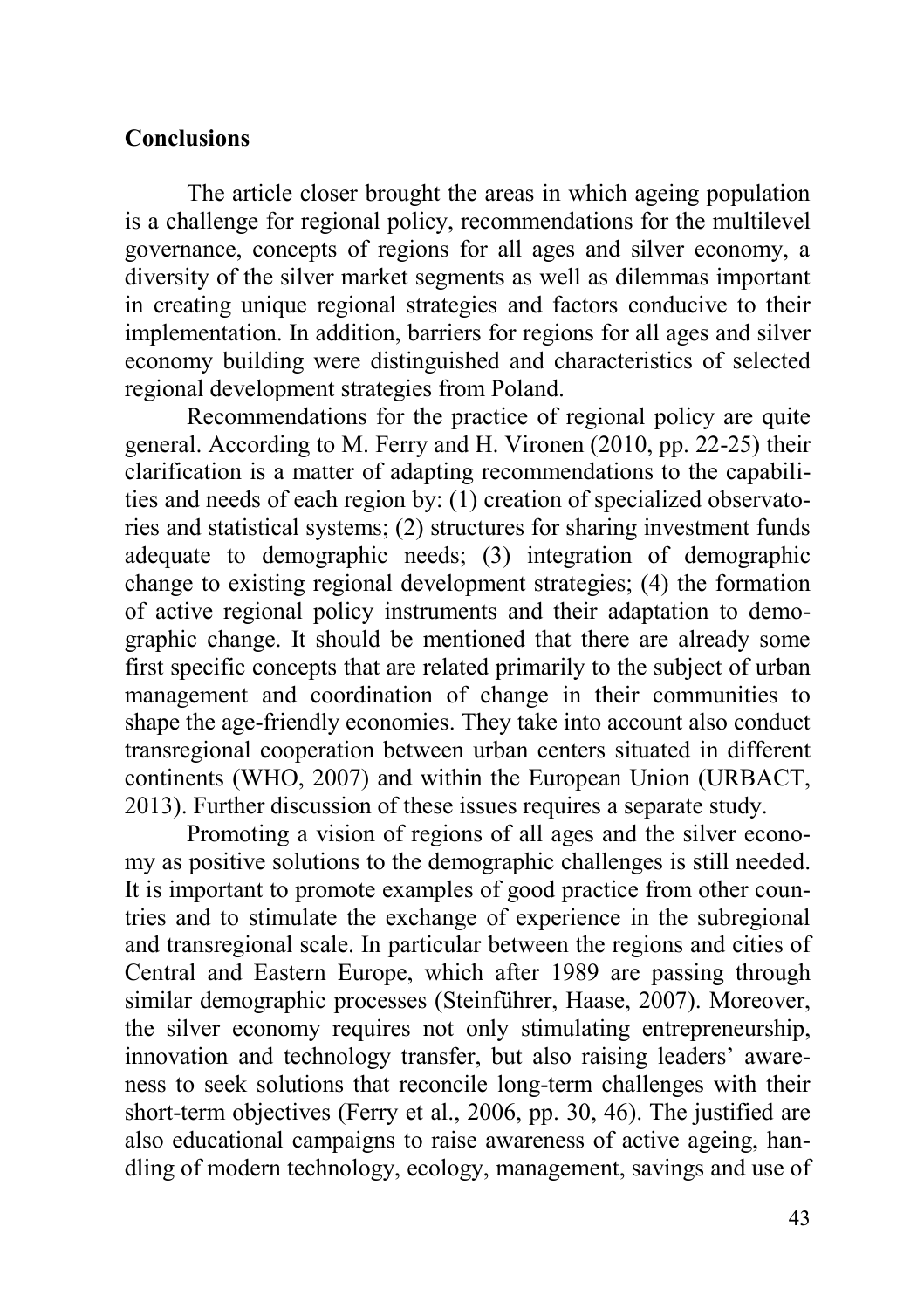consumer rights and employment (AGE, 2009). It is also necessary to improve public management in the creation of networks of local authorities, NGOs and businesses' – local leaders are particularly responsible for the dissemination of good practices and creation of conditions for the production and use of new resources (Grosse, 2002, pp. 45-46). It may be fostered by strategies that build trust between regional and local actors, which is a crucial variety of social capital that determines the possibilities of practical cooperation in solving common problems (Klimczuk, 2012b, pp. 84-94). Interventions should also take into account intergenerational consultation and reconcile the interests of different age groups (Klimczuk, 2013a).

Conducted in this study, a literature review allows specifying at least five directions for further research on regional development in the conditions of an ageing population. These are:

(1) Research on the digital divide and e-inclusion – having regarded the processes of shaping the knowledge-based society and the economy, for which the key is to promote access to digital information and communication technologies, as relevant should be regarded deepens understanding of the barriers to the digital products and services' usage by the seniors (Kolesiński, 2008; Batorski, Zając, 2010). These studies are necessary for the construction of regional silver economies and promote active ageing;

(2) Recognition of regional specialisation within the silver economy – as a justified should be considered also to undertake studies of potential growth sectors and innovations based on the specifics of the region and that could enable the development of selected segments of the silver market (Plawgo et al., 2009). Dissemination of research results, promote the concept of stakeholders and encourage their interaction are also necessary;

(3) The analysis of the possibility of stimulating cluster development – separate subject the research may be the ways of forming clusters<sup>7</sup> that specialize in multi-dimensional study and development, consultancy, production and service in areas related to improving the

 $\overline{a}$ 

 $7$  The cluster is defined here as: "geographic concentrations of interconnected companies, specialized suppliers, service providers, firms in related industries and associated institutions (e.g., universities, standards bodies and industry associations) in particular fields, competing with each other but also cooperating" (Plawgo et al., 2010, p. 9).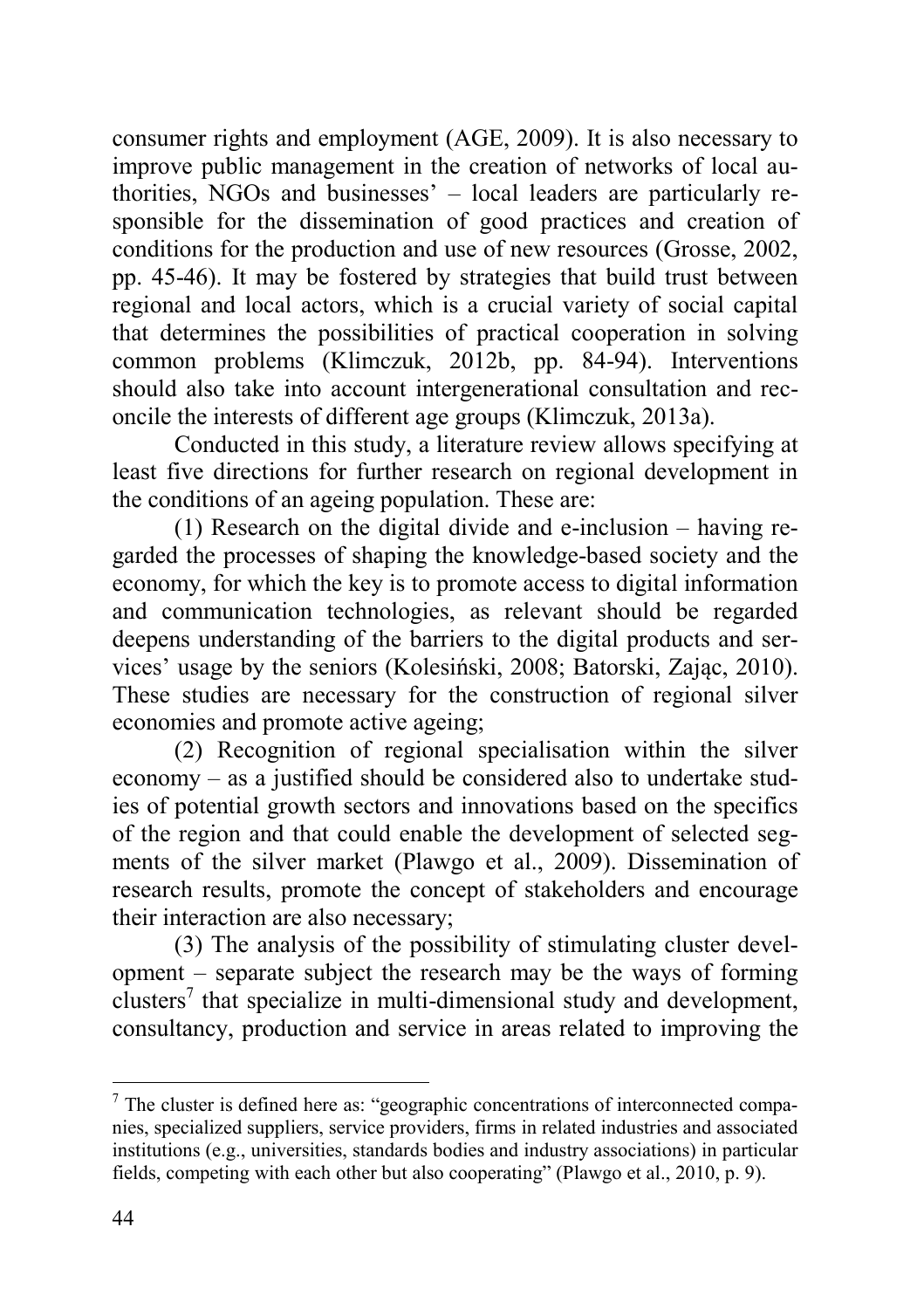quality of life and independence of seniors. It may be significant here to use the experience of Finland regions and *Seniorpolis* cluster (Ferry et al., 2006, pp. 25-28, 61-72; Klimczuk, 2012c);

(4) Diagnosis of human and social capital of older people's  $-$  is essential to identify of unused at the regional and local-level potentials of older people in the dimensions such as economic, consumer, welfare, self-help, cultural integration, emotional, educational, and political (Klimczuk, 2012b). In the context of the silver economy, seniors may also be important as originators and co-creators of new services, products and technologies, if favorable relations with them with the authorities will be developed;

(5) Research on the use of older people creativity – due to the growing importance of creativity and innovation in the development of regional economies (Domański, 2006, pp. 87-88, 134-136) as essential should be regarded undertaking research on the possibilities of combining regional and local development with socio-cultural and educational institutions specializing in stimulating older people and intergenerational creativity (Klimczuk, 2012a).

Indicated directions are not a complete collection. These are only some aspects that deepened approval can be a starting point to stimulate the unused potentials of individual regions and local communities.

#### **Bibliography:**

- AGE (The European Older People's Platform), (2009), *How to promote Ageing Well in Europe: Instruments and tools available to local and regional actors*, Committee of the Regions, Bruxelles.
- Augurzky B., Neumann U., (2005), *Economic resources of senior citizens. Regional economic and fiscal effects of promoting the senior citizens economy in North Rhine-Westphalia*, Ministerium für Gesundheit, Soziales, Frauen und Familie des Landes Nordrhein-Westfalen, Bonn, www.silvereconomy-

europe.org/news/documents/Seniorenwirtschaft\_en.pdf [23.11.2013].

Baker R., (2007), *Regions for All Ages. Conference: Regional Policy Responses to demographic challenges*, 25-26.01.2007, Brussels, http://ec.europa.eu/ region-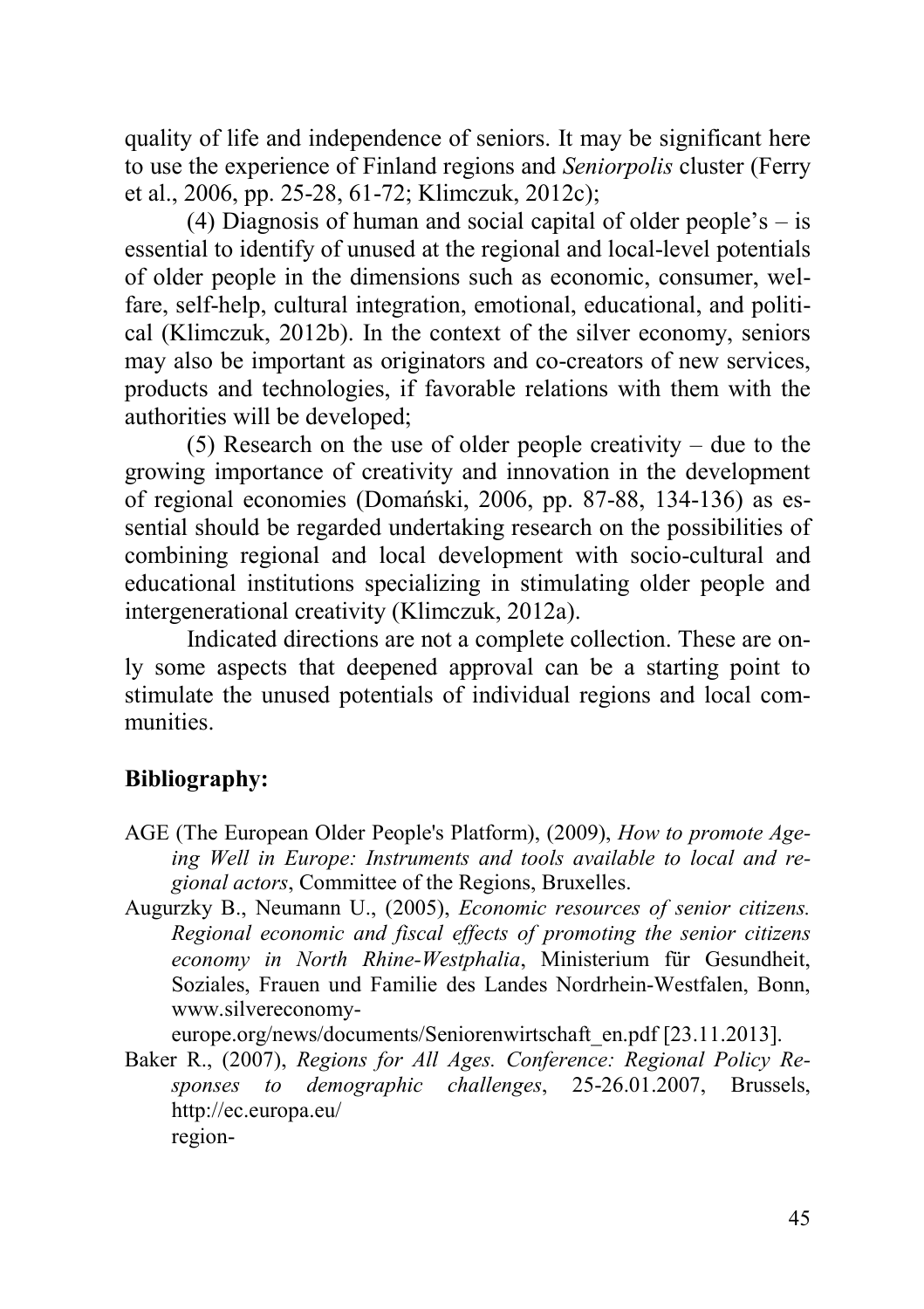al\_policy/archive/conferences/demographicchallenge\_jan07/doc/pdf/pro ject\_baker.pdf [23.11.2013].

- Balcerzak-Paradowska B., (2008), *Warunki życia i mieszkaniowe osób starszych*, [in:] A. Karpiński, A. Rajkiewicz (eds.), *Polska w obliczu starzenia się społeczeństwa*, PAN Komitet Prognoz Polska 2000 Plus, Warszawa, pp. 170-193.
- Batorski D., Zając J.M. (eds.), (2010), *Między alienacją a adaptacją. Polacy w wieku 50+ wobec Internetu*, UPC Polska, Akademia Rozwoju Filantropii w Polsce, Warszawa.
- Boni M. (ed.), (2008), *Raport o kapitale intelektualnym Polski*, KPRM, Warszawa.
- Boni M. (ed.), (2009), *Raport Polska 2030. Wyzwania rozwojowe*, KPRM, Warszawa.
- Castells M., (2007), *Społeczeństwo sieci*, PWN, Warszawa.
- Coulmas F., (2008), *Looking at the Bright Side of Things*, [in:] F. Kohlbacher, C. Herstatt (eds.), *The Silver Market Phenomenon. Business Opportunities in an Era of Demographic Change*, Springer, New York, pp. v-vi.
- Domański R. (2006), *Gospodarka przestrzenna. Podstawy teoretyczne*, PWN, Warszawa.
- Dryl T. (2010), *Organizacja sieciowa*, [in:] M. Czerska, A.A. Szpitter (eds.), *Koncepcje zarządzania. Podręcznik akademicki*, C.H. Beck, Warszawa, pp. 245-261.
- Enste P., Naegele G., Leve V. (2008), *The Discovery and Development of the Silver Market in Germany*, [in:] F. Kohlbacher, C. Herstatt (eds.), *The Silver Market Phenomenon. Business Opportunities in an Era of Demographic Change*, Springer, New York, pp. 325-339.
- Ervik R., (2009), *A Missing Leg of Ageing Policy Ideas: Dependency Ratios, Technology and International Organizations*, ESPAnet The future of the welfare state, 17-19.09.2009, Urbino, www.espanetitalia.net/conference2009/paper/15%20-%20Ervik.pdf [23.11.2013].
- Ferry M., Baker R. (2006), *Strategie regionalne a starzenie się społeczeństwa. "Age Proofing Toolkit" - zestaw narzędzi służących uwzględnianiu zagadnień związanych z wiekiem społeczeństwa*, Age Concern England, Komitet Regionów, Bruksela, Londyn.
- Ferry M., Novotný V., Mancusi V., Gross T., Bachtler J. (2006), *Regions for All Ages: The Implications of Demographic Ageing for Regional Policy*, European Policies Research Centre University of Strathclyde, Glasgow.
- Ferry M., Vironen H. (2010), *Dealing with Demographic Change: Regional Policy Responses*, "European Policy Research Paper," nr 72.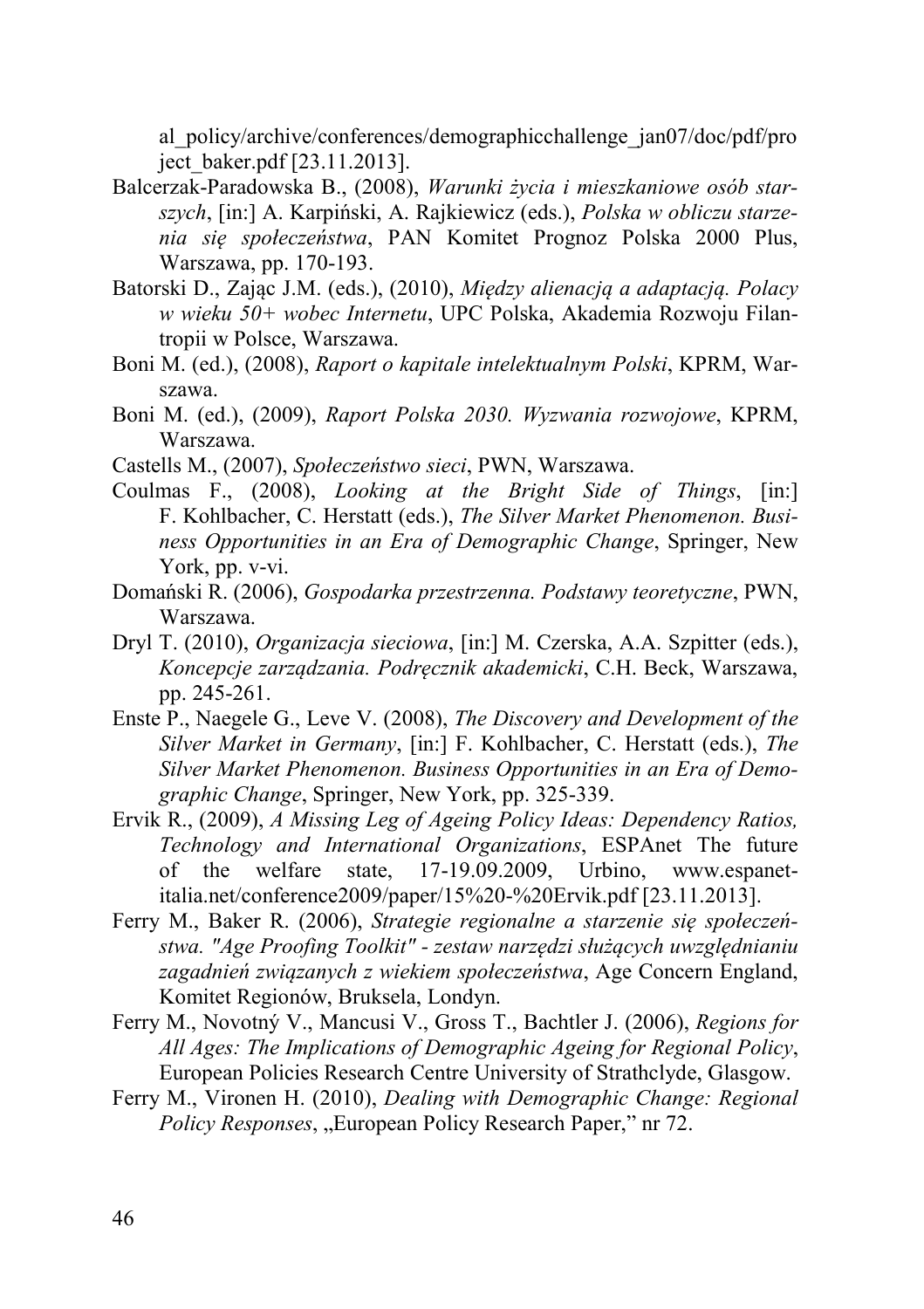- Golinowska S. (ed.), (2010), *Wyzwania Małopolski w kontekście starzenia się społeczeństwa. Podejście strategiczne*, "Małopolskie Studia Regionalne," nr 2-3.
- Grosse T.G. (2002), *Przegląd koncepcji teoretycznych rozwoju regionalnego*, "Studia Regionalne i Lokalne," nr 1, pp. 25-48.
- GUS (2009), *Prognoza ludności na lata 2008-2035*, Warszawa.
- Inglehart R. (2005), *Pojawienie się wartości postmaterialistycznych*, [in:] P. Sztompka, M. Kucia (eds.), *Socjologia. Lektury*, Znak, Kraków, pp. 334-348.
- Jałowiecki B., Szczepański M. S. (2006), *Miasto i przestrzeń w perspektywie socjologicznej*, Scholar, Warszawa.
- Katsarova I. (ed.), (2008), *Shrinking Regions: a Paradigm Shift in Demography and Territorial Development. Study*, IP/B/REGI/IC/2007-044 11/07/2008, European Parliament, Brussels.
- Klimczuk A. (2011), *Strategic Responses on Population Ageing in Regional Policy*, [in:] Š. Hittmár (ed.), *Theory of Management 4. The Selected Problems for the Development Support of Management Knowledge Base*, EDIS, Faculty of Management Science and Informatics, University of Žilina, Žilina, pp. 261-265.
- Klimczuk A. (2012a), *Creative Ageing Policy in Regional Development*, [in:] Š. Hittmár (ed.), *Regional Management. Theory, Practice and Development*, EDIS, Faculty of Management Science and Informatics, University of Žilina, Žilina, pp. 100-104.
- Klimczuk A. (2012b), *Kapitał społeczny ludzi starych na przykładzie mieszkańców miasta Białystok*, Wiedza i Edukacja, Lublin.
- Klimczuk A. (2013a), A*nalysis of Intergenerational Policy Models*, "Ad Alta: Journal of Interdisciplinary Research," Vol. 3. Issue 1, pp. 66-69.
- Klimczuk A. (2013b), *Polskie miasta wobec starości i starzenia się*, "Magazyn Miasta," nr 2 (3), pp. 15-17.
- Klimczuk A. (2012c), *Supporting the Development of Gerontechnology as Part of Silver Economy Building*, "Ad Alta: Journal of Interdisciplinary Research," Vol. 2. Issue 2, pp. 52-56.
- Klonowicz S. (1986), *Starzenie się ludności*, [in:] *Encyklopedia seniora*, Wiedza Powszechna, Warszawa, pp. 35-56.
- Kohlbacher F., Herstatt C. (2008), *Preface and Introduction*, [in:] F. Kohlbacher, C. Herstatt (eds.), *The Silver Market Phenomenon. Business Opportunities in an Era of Demographic Change*, Springer, New York, pp. xi-xxv.
- Kolesiński A. (ed.), (2008), *Srebrna Narodowa Strategia Spójności*, Stowarzyszenie Społeczeństwa Wiedzy, Warszawa.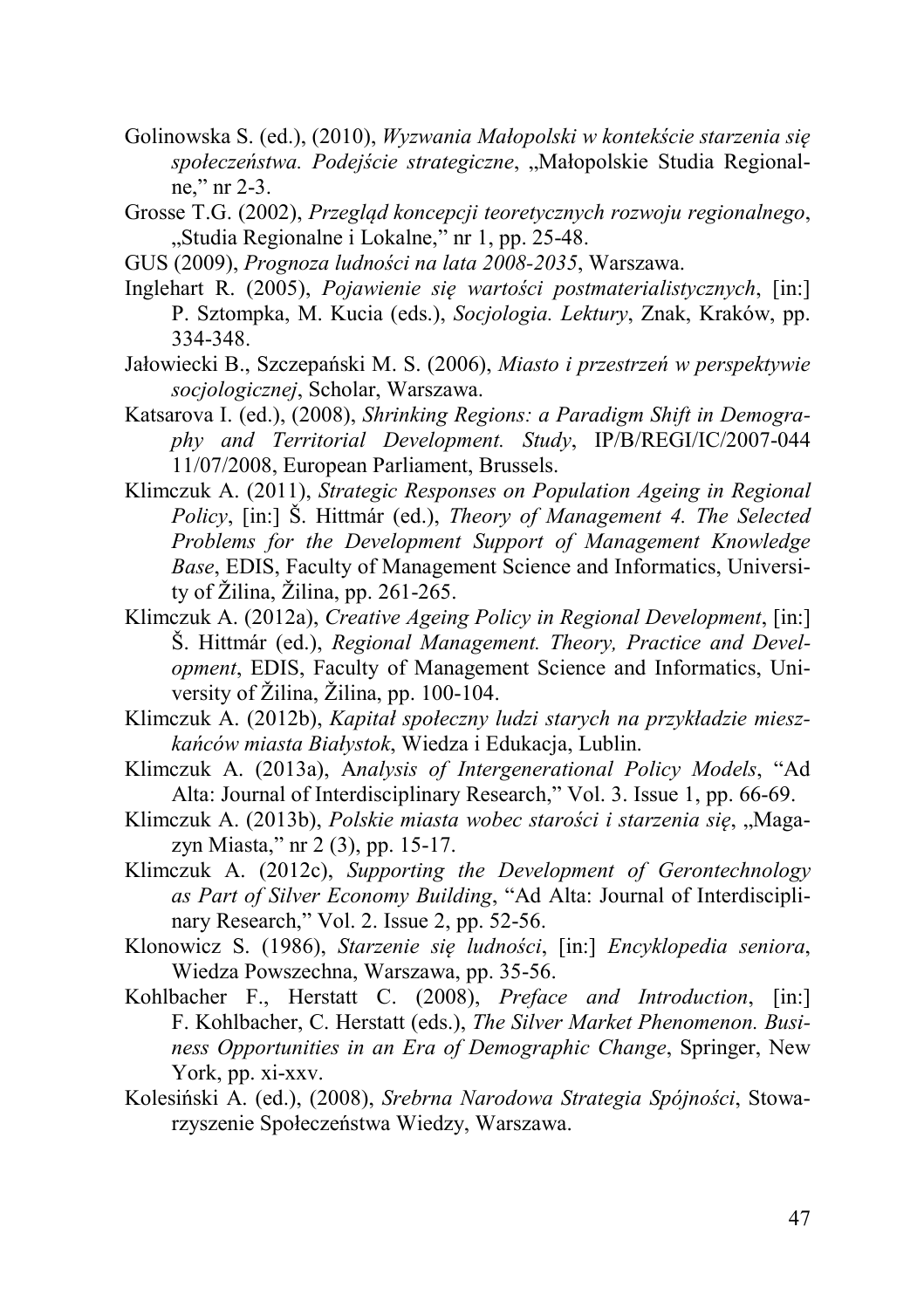- Kurkiewicz J. (2010), *Struktura ludności według podstawowych cech demograficznych*, [in:] J. Kurkiewicz (ed.), *Procesy demograficzne i metody ich analizy*, Wyd. UE, Kraków, pp. 104-138.
- MRR (Ministerstwo Rozwoju Regionalnego), (2010a), *Krajowa Strategia Rozwoju Regionalnego 2010-2020: Regiony, Miasta, Obszary wiejskie*, Warszawa.
- MRR (Ministerstwo Rozwoju Regionalnego), (2010b), *Krajowa Strategia Rozwoju Regionalnego 2010-2020: Regiony, Miasta, Obszary wiejskie. Załączniki*, Warszawa.
- Okólski M. (2004), *Demografia*, Scholar, Warszawa.
- Petryszyn J. (2002), *Rozwój demograficzny dużych miast w Polsce*, [in:] J. Słodczyk (ed.), *Demograficzne i społeczne aspekty rozwoju miast*, Wyd. UO, Opole, pp. 13-24.
- Plawgo B., Klimczuk M., Citkowski M. (2010), *Klastry jako potencjał rozwoju – województwo podlaskie*, BFKK, Białystok.
- Plawgo B., Klimczuk M., Citkowski M., Juchnicka M., Klimczuk A. (2009), *Startery podlaskiej gospodarki. Analiza gospodarczych obszarów wzrostu i innowacji województwa podlaskiego: sektor rehabilitacji geriatrycznej*, WUP, Białystok.
- ROPSP (Regionalny Ośrodek Polityki Społecznej w Poznaniu), (2005)*, Program wspierania aktywności seniorów i ich rodzin oraz zapobiegania marginalizacji życia ludzi starszych w Wielkopolsce*, Poznań.
- SEN@ER (2005a), *Bonn Declaration for the Silver Economy*, www.silvereconomy-europe.org/network/about/declaration\_en.htm [23.11.2013].
- SEN@ER (2005b), *SEN@ER Agreement*, www.silvereconomyeurope.org/network/about/

agreement\_en.htm [23.11.2013].

- Sobczak I. (2012), *Bilans ludności*, [in:] Z. Strzelecki (ed.), *Sytuacja demograficzna Polski. Raport 2011-2012*, RRL, ZWS GUS, Warszawa, pp. 29-55.
- Steinführer A., Haase A. (2007), *Demographic Change as a Future Challenge for Cities in East Central Europe*, "Geografiska Annaler B," nr 2, pp. 183-195.
- Stone L. O. (2006), *Demography*, [in:] R. Schulz (ed.), *The Encyclopedia of Ageing: A Comprehensive Resource in Gerontology and Geriatrics*, Springer, New York, pp. 299-302.
- Strzelecki Z. (2008), *Polityka regionalna*, [in:] Z. Strzelecki (ed.), *Gospodarka regionalna i lokalna*, PWN, Warszawa, pp. 78-120.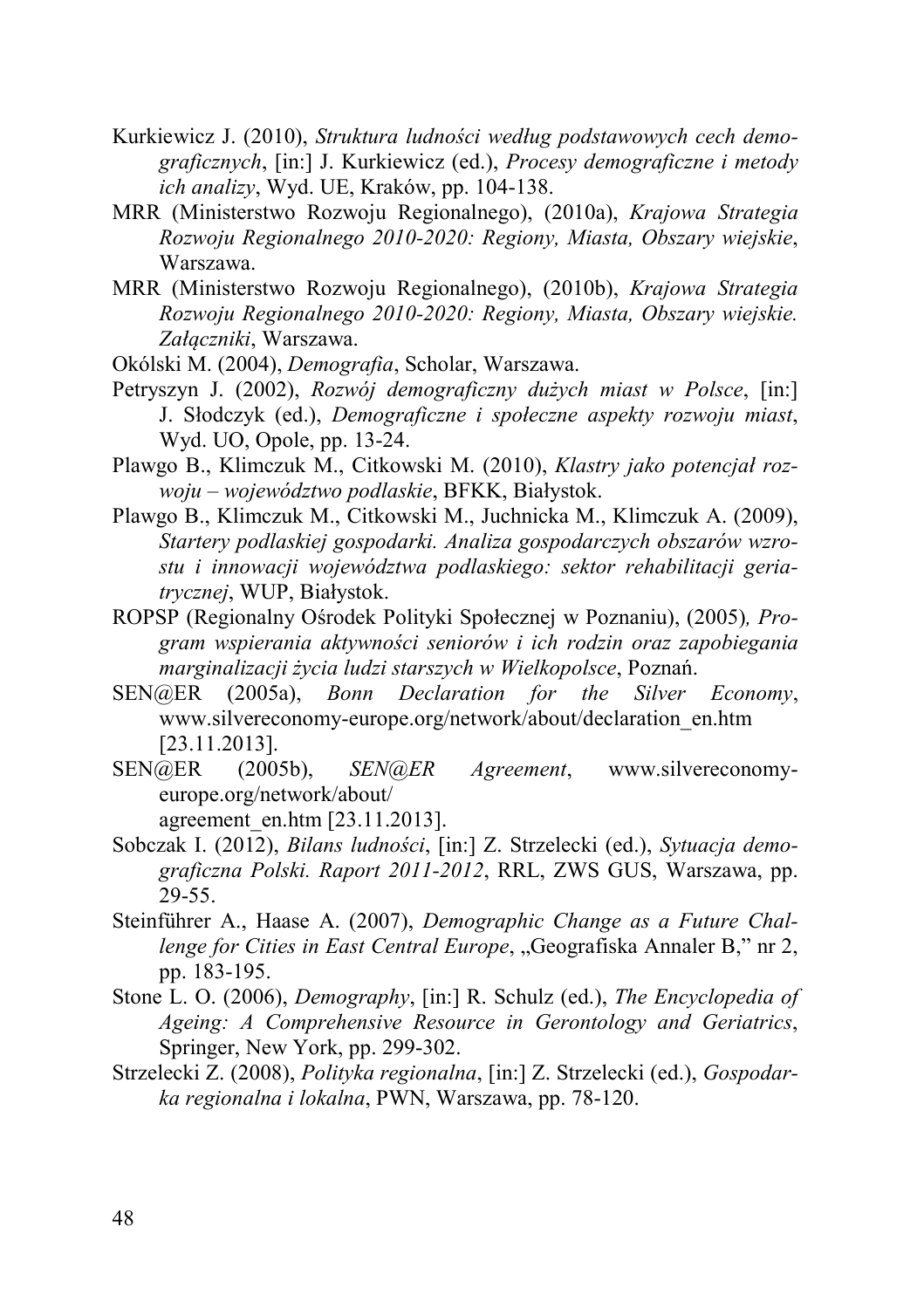- SWM (Sejmik Województwa Małopolskiego), (2001), *Wojewódzki program polityki i pomocy społecznej wobec starości na lata 2001-2003*, Kraków.
- SWM (Sejmik Województwa Małopolskiego), (2004), *Wojewódzki program polityki i pomocy społecznej wobec starości na lata 2004-2006*, Kraków.
- SWWM (Sejmik Województwa Warmińsko-Mazurskiego), (2005), *Strategia rozwoju społeczno-gospodarczego województwa warmińskomazurskiego do roku 2020*, Olsztyn.

Synak B. (2000), *Pozycja społeczna ludzi starych w warunkach zmian ustrojowych i cywilizacyjno-kulturowych*, [in:] B. Synak (ed.), *Ludzie starzy w warunkach transformacji ustrojowej*, Wyd. UG, Gdańsk, pp. 7-15.

- Szatur-Jaworska B. (2000), *Ludzie starzy i starość w polityce społecznej*, ASPRA-JR, Warszawa.
- Szatur-Jaworska B., Błędowski P., Dzięgielewska M. (2006), *Podstawy gerontologii społecznej*, ASPRA-JR, Warszawa.
- Sztompka P. (2007), *Zaufanie. Fundament społeczeństwa*, Znak, Kraków.
- Szukalski P. (2006), *Zagrożenie czy wyzwanie - proces starzenia się ludności*, "Polityka Społeczna," nr 9, pp. 6-10.
- Trafiałek E. (2006a), *Skutki zmian systemowych w Polsce dla ludzi w starszym wieku*, [in:] M. Halicka, J. Halicki (eds.), *Zostawić ślad na ziemi*, Wyd. UwB, Białystok, pp. 328-337.
- Trafiałek E. (2006b), *Starzenie się i starość: wybór tekstów z gerontologii społecznej*, Wszechnica Świętokrzyska, Kielce.
- UN (United Nations), (1999), *Highlights of an expert consultation on developing a policy framework for a society for all ages - From the Annex of A54/268 - Report of the Secretary General International Year of Older Persons 1999: activities and legacies*, www.un.org/esa/socdev/ageing/policyframework.html [14.01.2011].
- UN (United Nations), (2001), *World Population Ageing: 1950-2050*, New York.
- UN (United Nations), (2002), *Report of the Second World Assembly on Age-*<br>*ing.* Madrid 8-12 April 2002, New York. *ing, Madrid 8-12 April 2002*, New York, www.un.org/ageing/mipaa.html [14.01.2011].
- UN (United Nations), (2010), *World Population Ageing 2009*, New York.
- UN (United Nations), (2011), *Towards A Society for All Ages. UN Programme on Ageing*, www.un.org/ageing/society.html [14.01.2011].
- UNDP (United Nations Development Programme), (1999), *Raport o Rozwoju Społecznym. Polska 1999. Ku godnej aktywnej starości*, Warszawa.